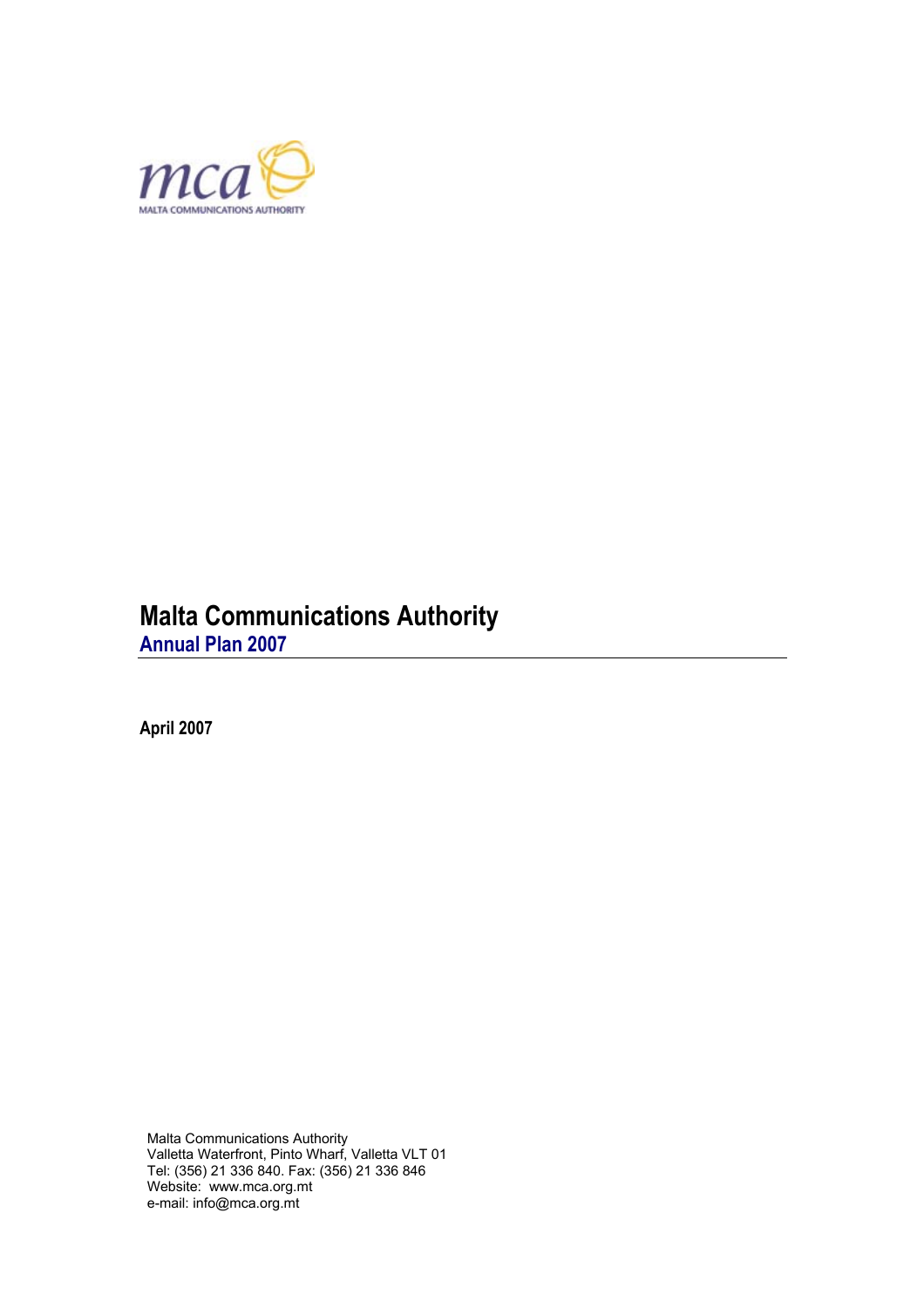# **Table of Contents**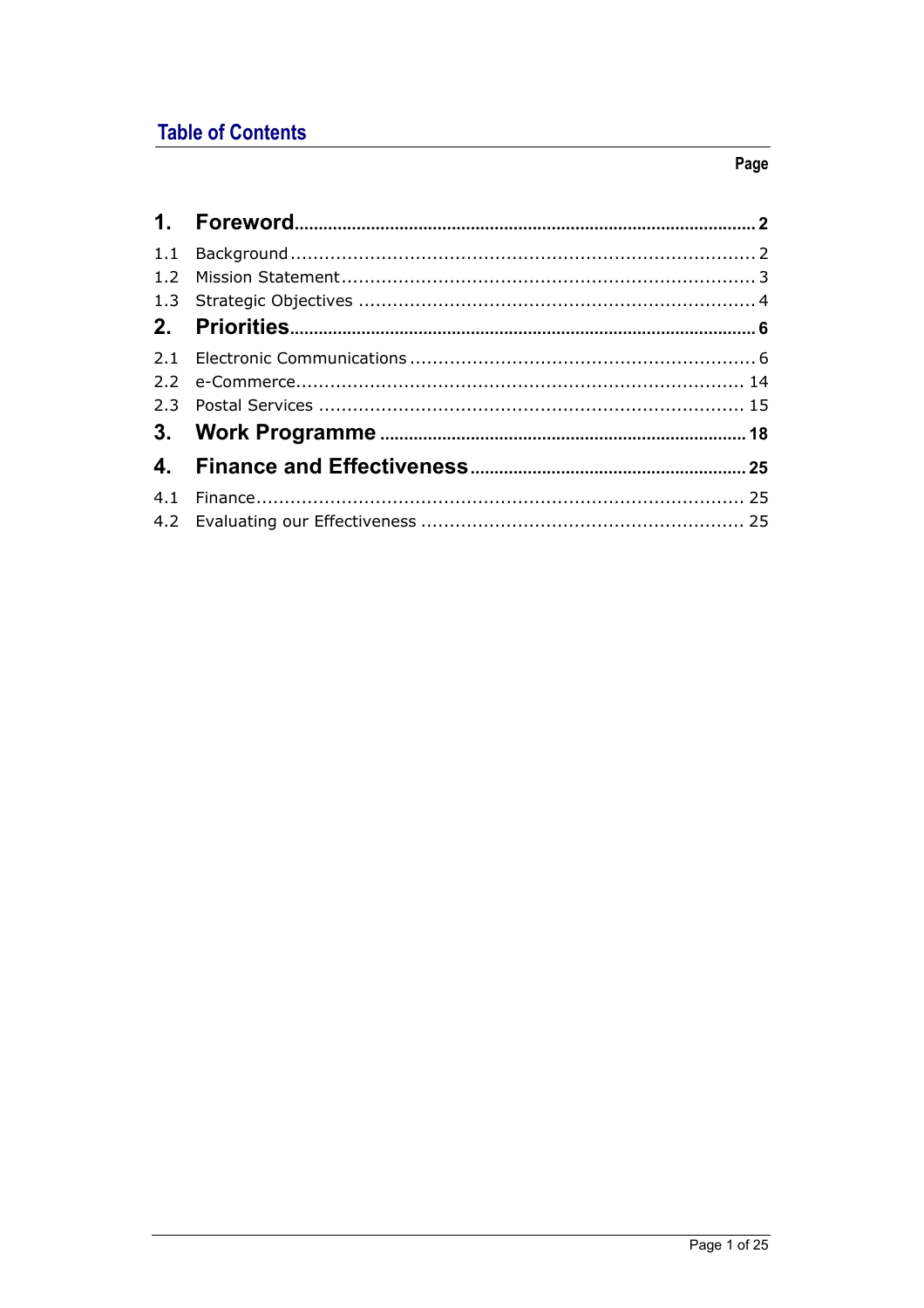# <span id="page-2-0"></span>**1. Foreword**

This document represents the Annual Plan for the Malta Communications Authority (MCA) and outlines the business priorities for the MCA during 2007. The business priorities have been identified based on an understanding of the MCA's mandate, mission and longerterm strategic objectives and on an assessment of ongoing and envisaged trends in the electronic communications sector, the postal sector and the e-commerce sector at both national and international levels.

The Annual Plan 2007 is reflective of the MCA's Strategic Plan Update covering the period 2007 - 2009. $^1$  $^1$ 

## **1.1 Background**

The MCA's mission, mandate and functions derive from the Malta Communications Authority Act (Cap  $418$ ).<sup>[2](#page-2-2)</sup> The MCA is the National Regulatory Authority (NRA) responsible for the regulation of:

- o electronic communications networks and services and the management and monitoring of the radio frequency spectrum as defined in the Electronic Communications (Regulations) Act (Cap 399);
- o radiocommunications as defined in the Radio Communications Act (Cap 49);
- o postal services as defined in the Postal Services Act (Cap 254); and of
- o signature certification service providers as defined in the Electronic Commerce Act (Cap 426).

The primary role of the MCA is to enable choice and value for money for consumers. In addition, the MCA has a strategic role to create an environment that is conducive to the development of competitive business. The MCA therefore has the primary role in creating, and thereafter, maintaining the conditions for a competitive environment where its mission so requires.

#### **1.1.1 Electronic Communications Sector**

 $\overline{a}$ 

Over the past two years electronic communications markets have experienced a period of considerable change. New voice services such as commercial Voice over Internet Protocol (VoIP) services, digital broadcasting and third generation mobile networks (3G) are now offering consumers greater diversity, choice and value.

<span id="page-2-1"></span><sup>&</sup>lt;sup>1</sup> MCA Strategic Plan Update 2007 - 2009 was published on the  $12<sup>th</sup>$  December 2006 [\(http://www.mca.org.mt/newsroom/openarticle.asp?id=446&source=2](http://www.mca.org.mt/newsroom/openarticle.asp?id=446&source=2)).

<span id="page-2-2"></span><sup>&</sup>lt;sup>2</sup> Refer to [http://www.mca.org.mt/corporateprofile/index.asp?id=11.](http://www.mca.org.mt/corporateprofile/index.asp?id=11)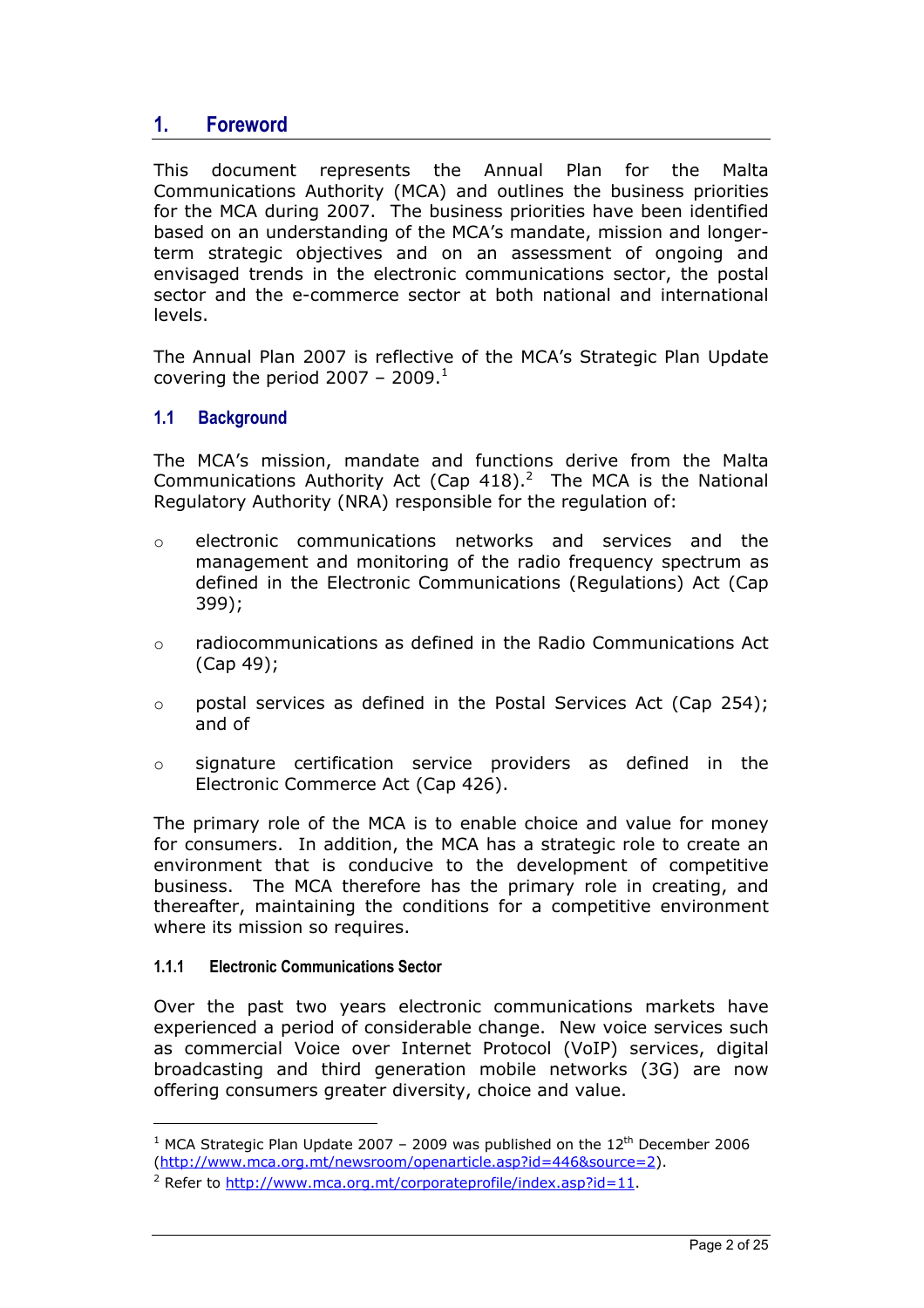<span id="page-3-0"></span>Take-up of broadband has continued to expand. The continued promotion and rollout of wireless broadband technologies has a crucial role in ensuring that all Maltese consumers have access to some form of broadband. The MCA has promoted such alternative technologies by means of initiatives such as Broadband Wireless Access (BWA).

The replacement of legacy networks with next–generation networks offers the potential to deliver advanced services to consumers whilst allowing network operators to reap the benefit of more efficient platforms, which in turn can help drive down network operational costs and improve margins.

#### **1.1.2 Postal Services Sector**

With regard to the postal sector, the MCA's key statutory objective is to promote the development of the postal sector and in particular the availability of a universal postal service within Malta at an affordable price for the benefit of all users.

There have been a number of key developments during 2006. Further liberalisation has occurred as competitors to Maltapost are permitted to deliver letters, so long as the weight exceeds 50g. The EU also published its proposed Directive concerning the full accomplishment of the internal market of Community postal services in 2009.

#### **1.1.3 e-Commerce Sector**

e-Commerce services span a wide range of activities, including the online sale of goods and services, commercial communications, online information services, hosting services and on-line gaming. The conduct of business over electronic media, most commonly, over the Internet, has been identified by Government as having pivotal importance for national development in a globalised competitive scenario.

The deployment of wireless broadband infrastructures coupled with various government initiatives related to the widespread availability of access to information communication technologies (ICT) - such as investment in human capital through education and training - should be reflected in a parallel increment of electronic commerce activity over the coming years.

#### **1.2 Mission Statement**

The mission of the MCA is:

*'To regulate the sectors of electronic communications, e-commerce and posts with a view to achieving sustainable competition, enabling customer choice and value for money, coincident with contributing to the development of an environment that is conducive to investment, and continued social and economic growth'*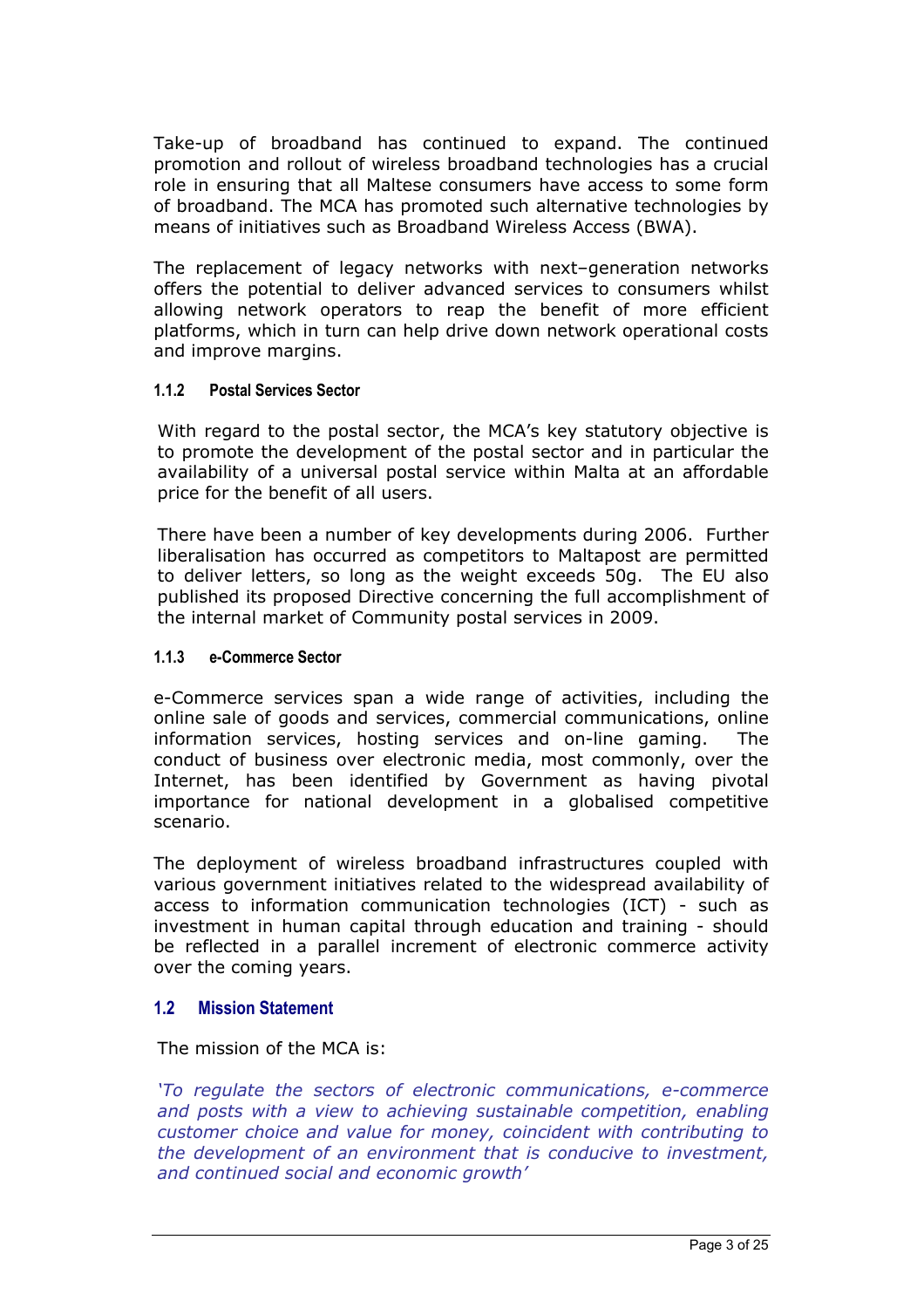<span id="page-4-1"></span><span id="page-4-0"></span>In carrying out its mission the MCA is committed to performing in a manner that is transparent, proportionate, non-discriminatory and objective.

The mission statement implies a number of principles which the MCA holds central to all the activities that it carries out:

- o The realisation of a range of electronic communications services of high quality and competitive prices is best achieved through the development of fair and sustainable competition.
- o In the absence of competition, regulation will seek to simulate the effects of competition.
- $\circ$  Regulation will cater for the interests of consumers but will also take into account the exigencies of service providers.
- o Regulation will tend towards technological neutrality and be sufficiently flexible as to enable change and allow for technology convergence.
- o Regulatory decisions will be transparent and accessible in order to facilitate decisions by market players, policy makers and other stakeholders.
- $\circ$  The MCA's regulatory activity should serve to overall contribute to Malta's transition to a knowledge based society and economy.
- o The overall social and economic welfare should be another outcome of the MCA's regulatory activity.
- o The wider implications at a European market level will be taken into account in the formulation of any decisions at the local level.

#### **1.3 Strategic Objectives**

For the MCA to achieve its mission and to meet its various operational requirements, the following are the identified strategic objectives covering the period 2007 - 2009.

| <b>Electronic Communications</b> |                                                                                                                                                                                                                                                                   |  |
|----------------------------------|-------------------------------------------------------------------------------------------------------------------------------------------------------------------------------------------------------------------------------------------------------------------|--|
| T <sub>1</sub>                   | Consolidating an electronic communications environment that is capable of<br>sustaining competition among existing providers whilst ensuring ease of entry to<br>new undertakings.                                                                                |  |
| T2                               | Ensuring that residential and business consumers of electronic communications<br>services get the best value-for-money from Maltese electronic communications<br>services providers, and that any social inclusion aspects as may be identified<br>are addressed. |  |
| T <sub>3</sub>                   | Contributing to the ongoing discussion, at an international level, on the<br>consistent implementation and ongoing development of the electronic                                                                                                                  |  |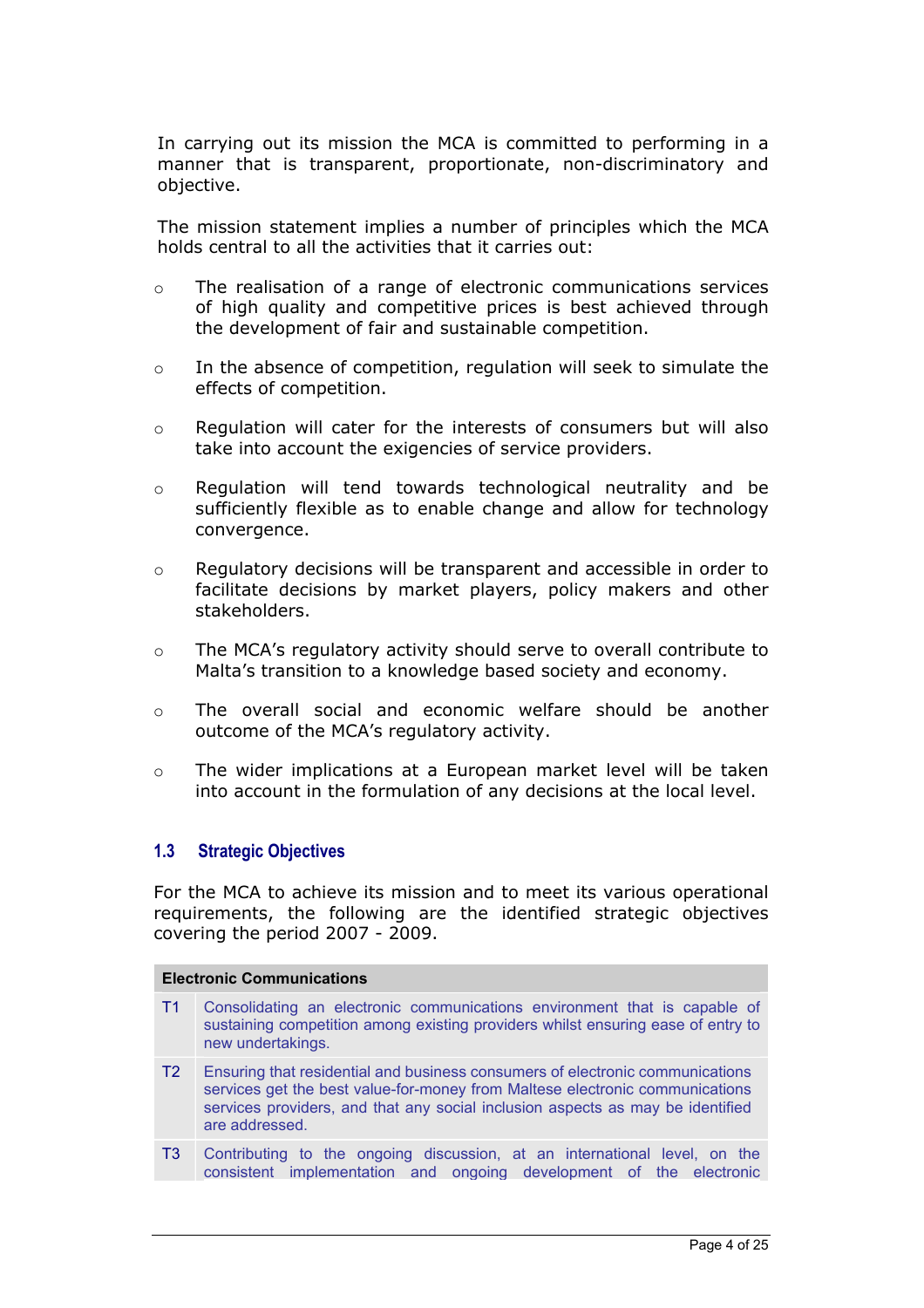communications regulatory framework at a pan-European level.

T4 Facilitating the proliferation of Broadband, in line with the e-Europe mission and objectives, via the development of the necessary regulatory environment.

#### **E-Commerce**

E1 The consolidation of the institutional and organisational elements on a National scale, that are required for the achievement of a solid e-Commerce environment that inspires trust in all those who use it.

#### **Postal Services**

- P1 Attaining, within envisaged timeframes, a liberalised postal services environment that ensures ease of entry to new undertakings and sustainable competition.
- P2 Ensuring that residential and business consumers of universal postal services get the best value-for-money from Maltese postal services providers.
- P3 Contributing to the ongoing discussion, at an international level, on the consistent implementation and ongoing development of the postal regulatory framework and related issues.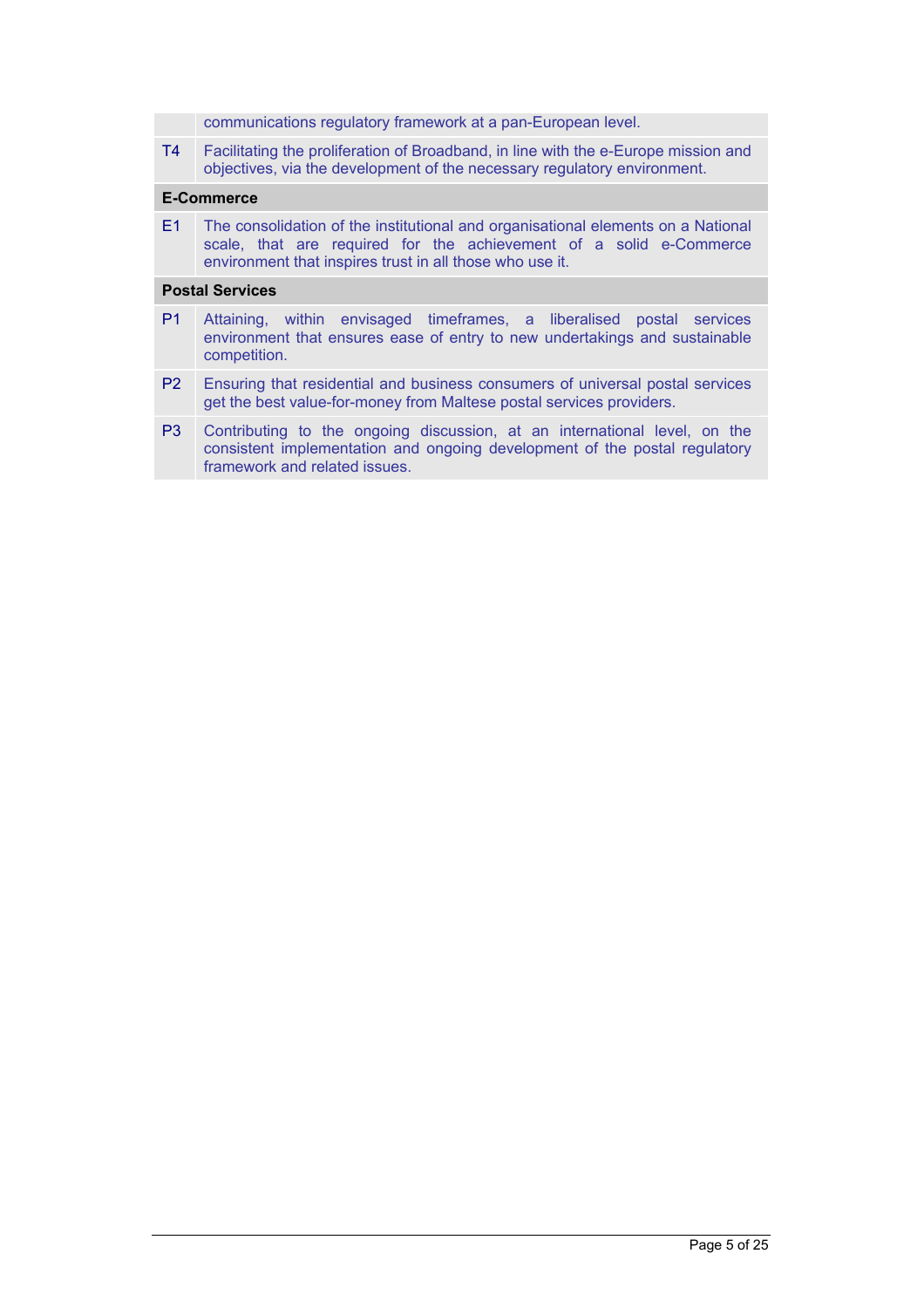# <span id="page-6-0"></span>**2. Priorities**

This section sets out the MCA's priorities for 2007. It is noted that the identified priorities highlight the MCA's wide-ranging responsibilities.

## **2.1 Electronic Communications**

### **2.1.1 Strategic Objective T1**

Consolidating an electronic communications environment that is capable of sustaining competition among existing providers whilst ensuing ease of entry to new undertakings.

The promotion of competition is a vital component of effective regulation. Competition is key to ensuring a sustainable electronic communications industry, which has the means and is willing to invest in developing innovative products. In a situation where competition is lacking, ex-ante regulation becomes vital to ensure that there exists a level playing field for both incumbents and new entrants, which in turn ensures the availability of a range of products and services to consumers, which offer them choice, quality and competitive prices.

A substantial amount of progress has been made in the past years in the liberalisation of the electronic communications sector and in opening up markets to competition. The focus of the MCA's work streams on the competitiveness front will be focused on consolidating the environment in order to ensure that lasting competition prevails.

Details of the key work streams during the annual plan period are described below.

#### **Market Analysis and Implementation of Remedies**

In 2006 the MCA completed the first wave of market reviews as stipulated in the EU regulatory framework. Due to the rapid transition of the Maltese markets to a competitive environment the MCA is expected to start a second wave of market reviews on specific markets towards the second half of 2007.

The MCA will also keep a vigilant watch over market developments and the impact of the regulatory measures imposed on operators having significant market power. In this context, the MCA will carry out impact assessments, where warranted, to ensure that undue regulatory burdens are not imposed on the industry.

#### **'Ex-Post' Competition Regulatory Functions**

The MCA has a strategic role to create an environment that is conducive to the development of competitive business. It is therefore empowered to intervene in order to avoid competition failure. On the other hand the Office of Fair Competition (OFC) has the remit to address breaches of competition law. Experience in the simultaneous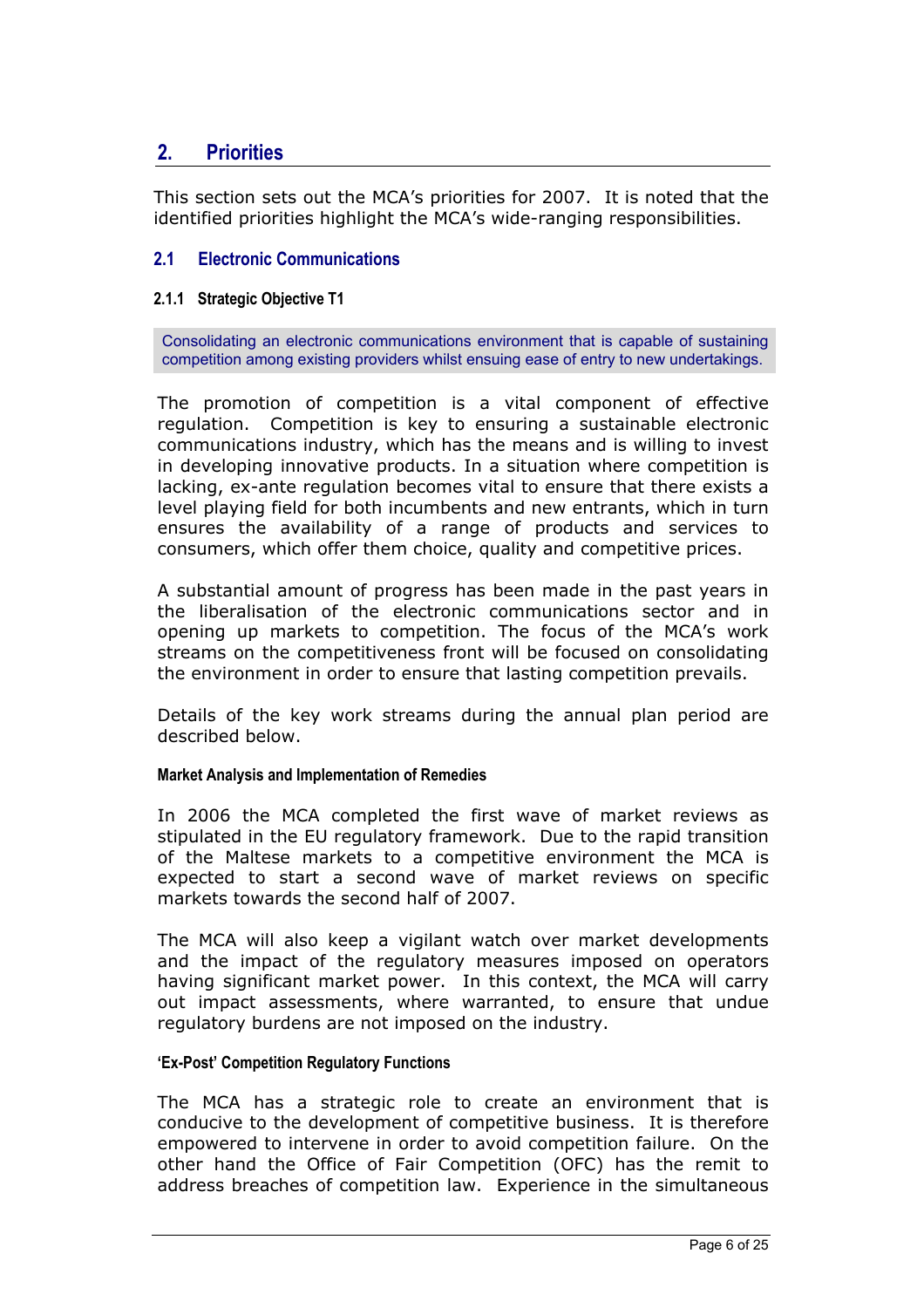application of sector specific legislation and general competition law has brought to the fore issues that arise in cases where both the MCA and the OFC have concurrent jurisdiction. With the increase in competition these instances are occurring with increasing frequency.

This situation creates a degree of overlap between the powers of the two authorities. Consequently there have been a number of instances where undertakings have asked both authorities to intervene with respect to the same dispute. On the other hand the current situation does not grant any one of these authorities sufficient powers to comprehensively deal with certain competition issues that cut across both legislative frameworks. $3$ 

To ensure seamless interaction between ex-ante and ex-post regulation, in 2007 the MCA together with the Government and the OFC will explore the options relative to the migration of ex-post electronic communications regulation (including ex-post postal regulation) to the MCA.

In the event that ex-post competition regulation accrues to the MCA, the MCA will setup the appropriate structures and processes in order to cater effectively for these new responsibilities and ensure seamless dovetailing with its 'ex-ante' regulatory remit. In addition, the MCA will aim to make markets work better by tackling and deterring anticompetitive behaviour.

#### **Access and Interconnection**

l

The MCA will continue to promote competition by ensuring that rights to access and interconnection will, within the limits imposed by regulation, continue to be available to all service providers.

Reference Interconnection Offers (RIO) will continue to be required where necessary, and will be supplemented by mechanisms such as cost accounting, accounting separation and cost modelling aimed at achieving reasonable fixed and mobile interconnection rates.

The MCA's cost model for the fixed incumbent will undergo further refinement and will also be extended to services deemed as necessitating such in-dept analysis. Notable among these areas are leased lines, broadband services and the local loop.

A key consideration in this case is that wholesale line rental, call origination and termination rates, as well as other access conditions that operators having significant market power offer, do not constitute a barrier to competition. The MCA will continue to ensure that this is not the case.

<span id="page-7-0"></span> $3$  Due to the above scenario and in response to a legal obligation on the MCA to consult with the OFC, a memorandum of understanding (MoU) was drawn up between the two authorities in May 2005. Nevertheless, there remains a concern relating to the effective resolution of competition issues.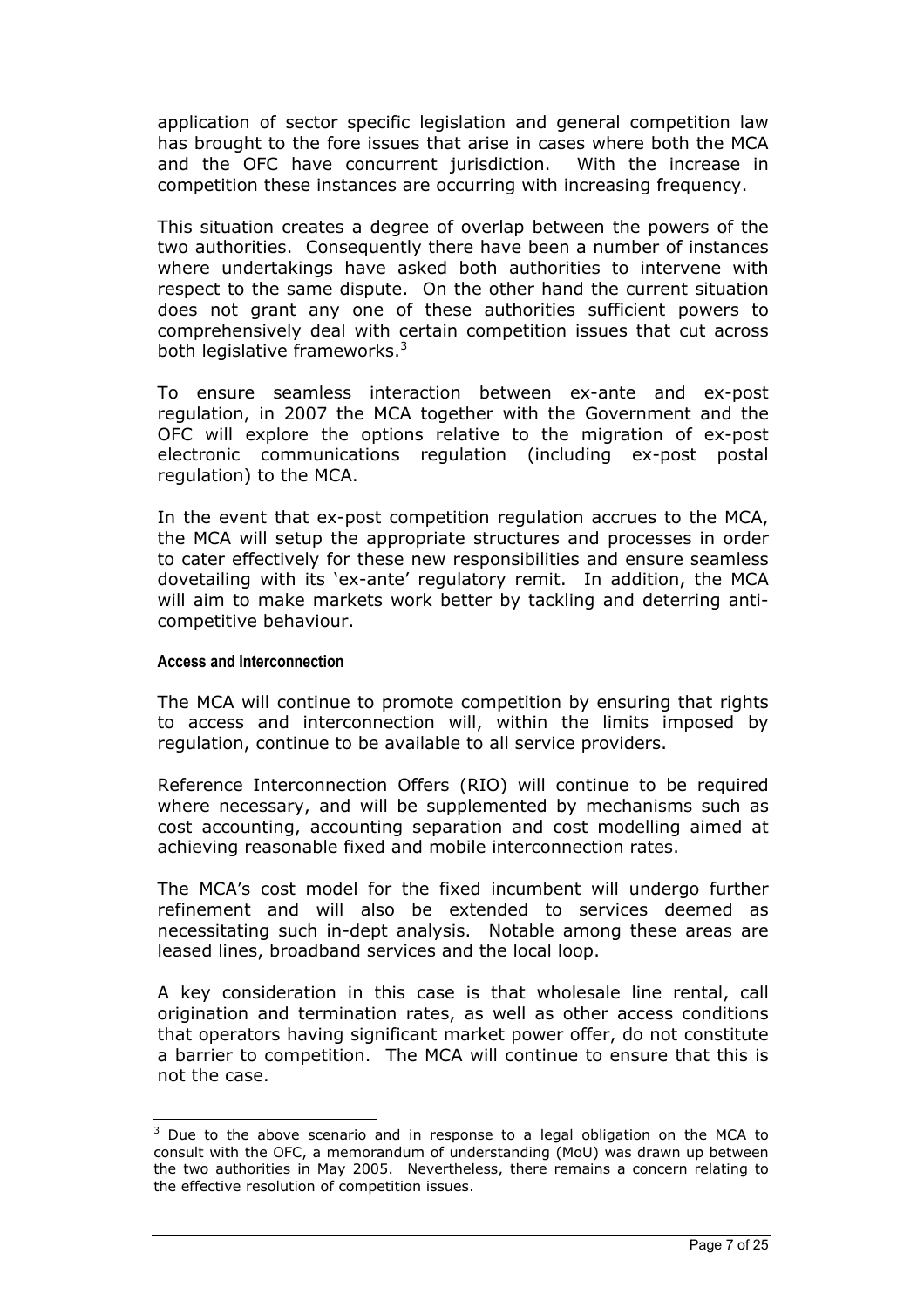A key issue that will need to be addressed in this context relates to the treatment of interconnection in the case of next-generation networks, whereby the 'traditional' modes of interconnection will be supplanted by new technological solutions.

#### **Next-Generation Networks and Technology Convergence**

Next-Generation Networks (NGNs) deployment and its related regulatory impact will continue to be investigated in 2007. Traditional circuit switched networks are gradually migrating to IP based networks. The regulatory treatment of so-called NGNs in the context of competition is a key issue that has emerged on the international scene in recent months. It still needs to be addressed in a wholesale fashion in terms of the policy and regulatory approach. The MCA will address this issue in conjunction with its European counterparts, the European Commission and other international bodies so as to ensure a consistent approach where necessary.

Key issues to be tackled in this area will be the treatment of IP based networks, the interconnection regimes and the implications arising from the accelerated convergence of services that can be delivered by fixed and wireless means.

The MCA will also consider the processes of convergence and the development towards a multi-play communications market. Convergence also impacts, relationships between communications and broadcasting markets. Assess to content (related to access to, not the content itself, which falls outside the scope of the electronic communications framework), interoperability, bundling of broadband services and consumer protection issues would also be investigated.

#### **Implementation of the Spectrum Strategy**

l

Frequency spectrum is a finite natural resource with immense potential value to the Maltese people and an essential component in the development of infrastructure-based competition.

In November 2006, the MCA published a consultation document entitled 'Policy Review and Strategic Framework of Radio Spectrum Management'.<sup>[4](#page-8-0)</sup> This document advises government, operators and the general public on the principles that should govern spectrum management, and what more needs to be done to ensure that all users, including non-commercial users, are focused on using their spectrum in the most efficient way possible. In doing so, it considers the use of spectrum management tools such as spectrum valuation, pricing and market-oriented approaches for the assignment of spectrum.

It is envisaged that over the coming years there will be a significant number of projects concerned with enabling a more market-led

<span id="page-8-0"></span><sup>&</sup>lt;sup>4</sup> Refer to<http://www.mca.org.mt/infocentre/openarticle.asp?id=890&pref=28>.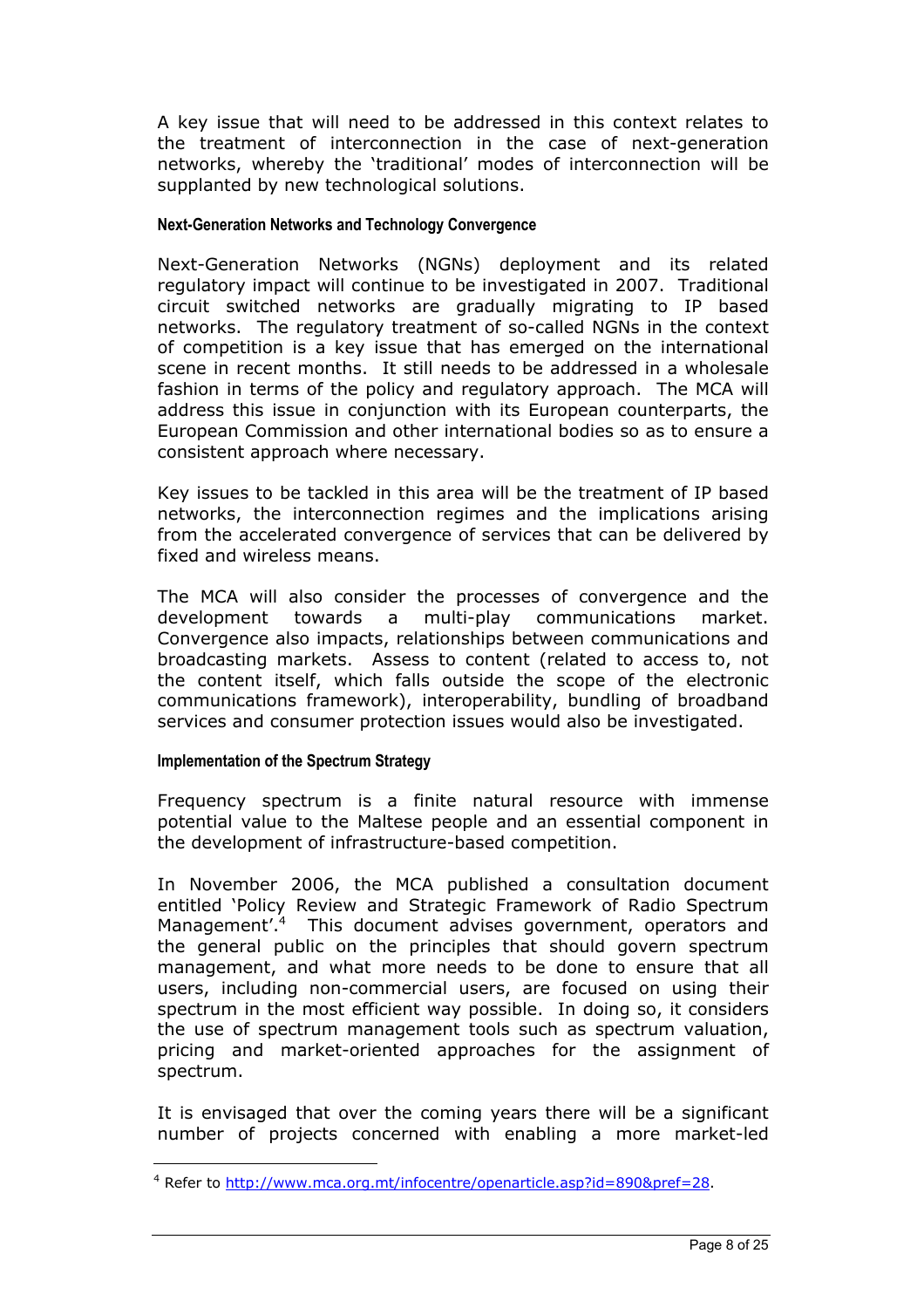approach to spectrum management and making more spectrum available as detailed in the proposed strategic framework.

#### **Numbering**

In 2006 the MCA finalised a new strategic policy review of its work on numbering. The numbering policy was reviewed in order to ensure that numbering does not serve as a barrier to new technologies.

The MCA will continue to allocate numbers and maintain the national telephone numbering plan. The MCA will also ensure that electronic communication providers have access to sufficient and appropriate numbers and that they are used efficiently.

#### **Legal Review**

The MCA has now established the necessary experience to be in a position to assess the effectiveness of the empowering legislation and to identify areas for improvement. The MCA will continue reviewing existing laws and regulations with a view to making the necessary recommendations to Government on provisions that are either obsolete, ambiguous or restrictive on the MCA's regulatory or enforcement powers.

#### **2.1.2 Strategic Objective T2**

Ensuring that residential and business consumers of electronic communications services get the best value-for-money from Maltese service providers, and that any social inclusion aspects as mat be identified are addressed.

Addressing important consumer issues is another key element of the MCA's work. Consumer interests are best served within a healthy competitive environment that offers benefits in terms of attractive and transparent pricing, a wide range of choice in terms of services and suppliers and high quality services and products.

The MCA will continue to carry out work to support widespread access to electronic communications services. This will encompass the following activities:

- $\circ$  Work on universal service to ensure that basic telephony services and Internet access are available to everybody on reasonable request and at an affordable price.
- $\circ$  The finalisation of a detailed review of the Universal Service Obligations in Malta in preparation for the European Commission's review of the Universal Service Directive.
- $\circ$  The continued review and monitoring of the universal service and must-carry obligations in the case of broadcasting. Such reviews will be made with a view to establishing universality of access to those services considered as being essential whilst ensuring that to be the best possible extent the burden on the service provider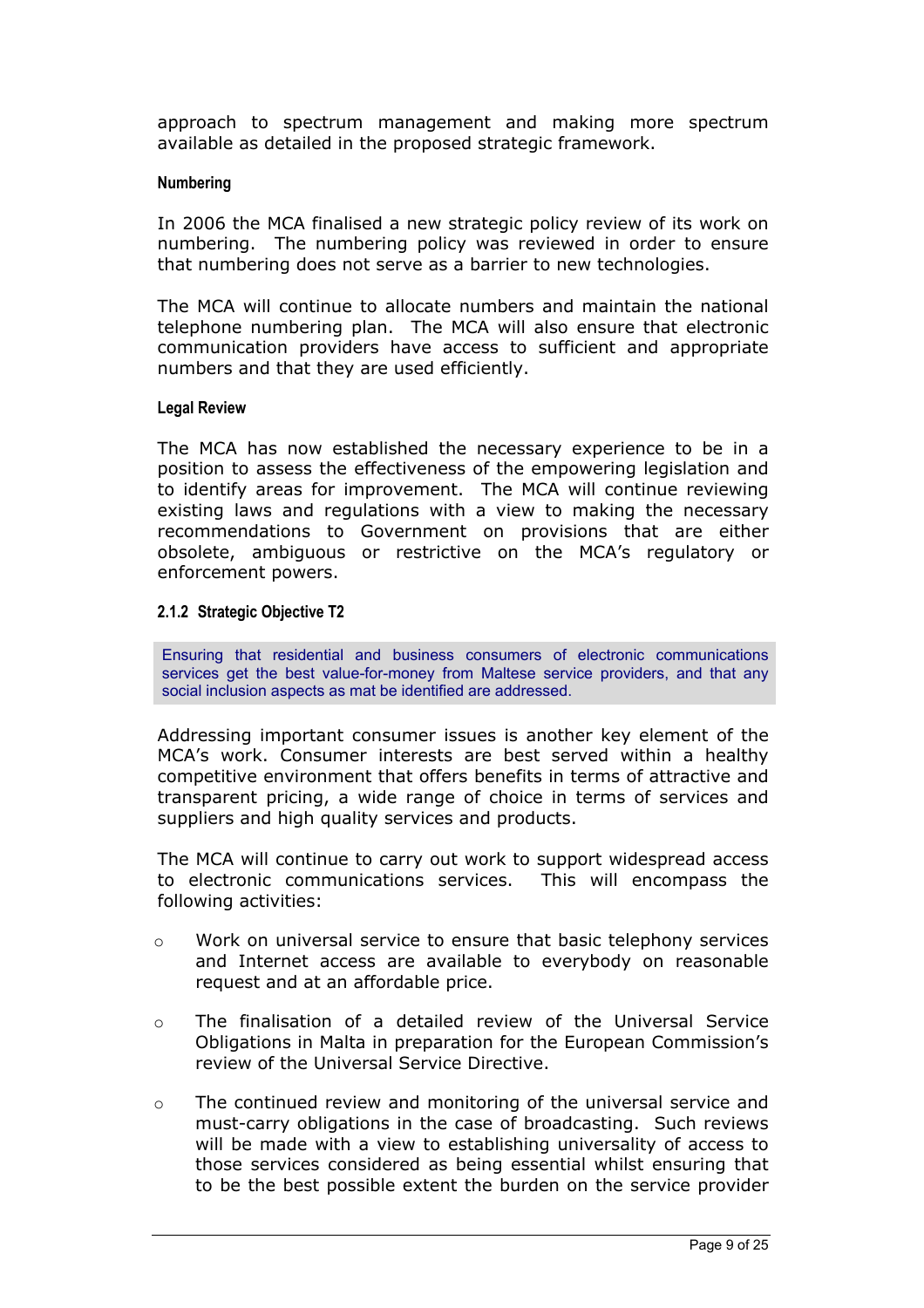is minimised. The concept of what constitutes an essential service will also be periodically reviewed in line with EU principles and recommendations.

- $\circ$  The continued review and maintenance of quality of service (OoS) provision concepts in light of the changing technologies and a multiple operator environment. To the extent necessary the MCA will continue to enforce and monitor quality of service standards and measures particularly in those areas where market forces are inadequate. The MCA will provide information to the public relative to the performance of undertakings.
- $\circ$  The monitoring of retail telephony markets to ascertain whether consumer interests need to be safeguarded through such a form of regulation as competition gradually unfolds.
- o The ongoing programming and execution of market surveillance in accordance with the Radio and Telecommunications Terminal Equipment (R&TTE) regulations.
- o The ongoing monitoring of frequency spectrum with a view to ensuring that no harmful interference occurs.
- o Continuing the work towards switchover to digital television in 2010 and the identification of the technical and commercial options for the use of any analogue spectrum that will be released following switchover.
- o The assignment of the rights of use of frequencies for broadcasters meeting General Interest Objectives (GIOs).
- o The ongoing monitoring of electronic magnetic emissions with view to ensuring levels of electromagnetic radiation in conformity with the International Commission on Non-Ionizing Radiation Protection (ICNIRP) guidelines.

The protection of consumer interests needs to be reinforced by a mix of regulatory requirements, consultations, complaints channels, public information and sector self-regulation. The MCA has recognised the need to draw together the various strands of our work which or focused on consumers. These areas of work will be reviewed with a view of identifying key priorities and setting out clearly the MCA's strategy vis-à-vis consumer interests. Alongside this review, the MCA will continue work to:

- o strengthen the customer care, complaints handling and dispute resolution functions;
- $\circ$  improve the information available to citizens and consumers, primarily by encouraging communications providers to supply better information;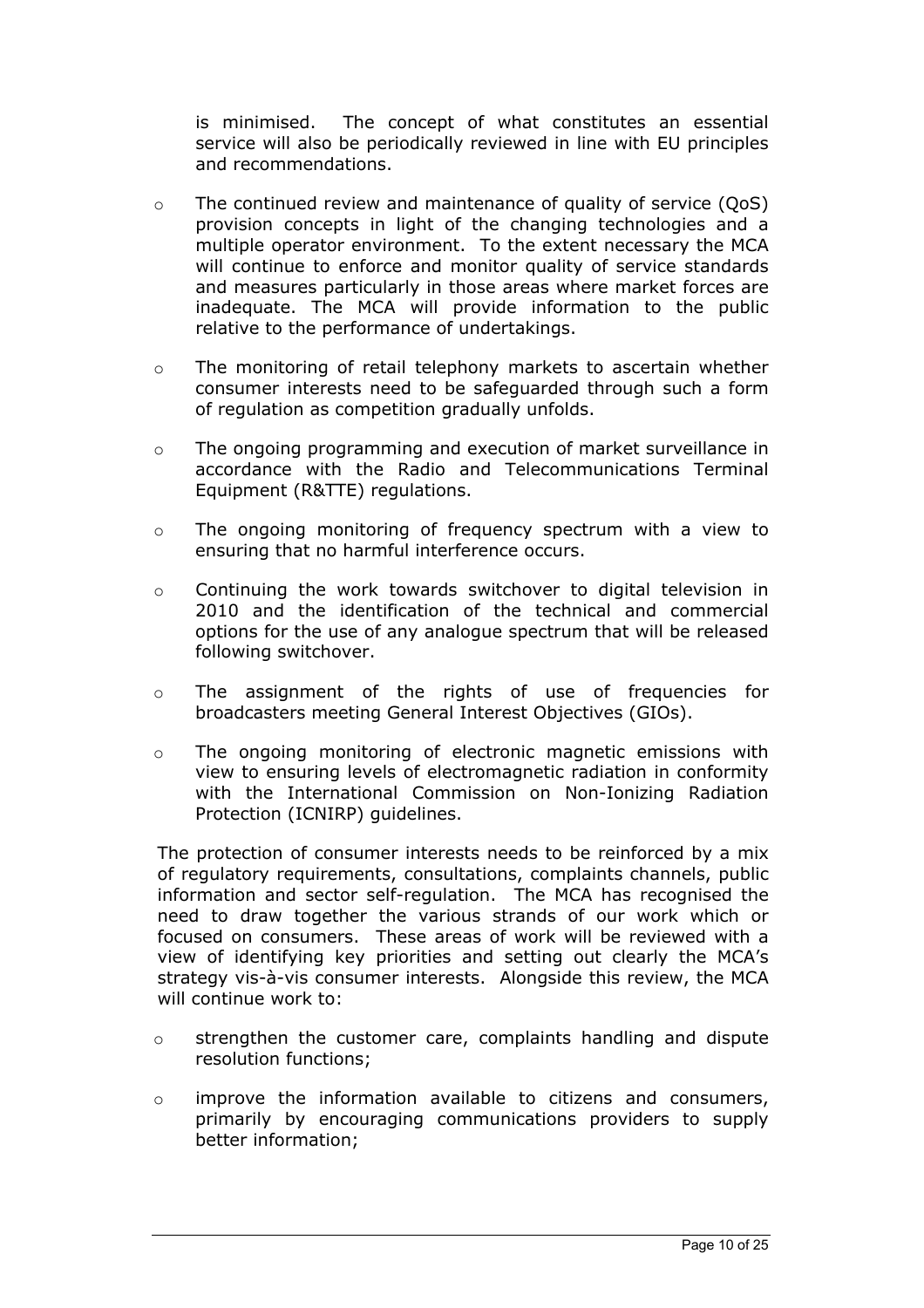- o ensuring that consumers are protected from a range of potential nuisances and that they are aware of their rights e.g. addressing the problem of miss-selling through codes-of-practice; and to
- $\circ$  inform consumers via end-user surveys and research on the consumer attitudes to and use of communications technologies, and to raise awareness of the options open to consumers with regard to communications services and products in the Maltese market.

## **2.1.3 Strategic Objective T3**

Contributing to the ongoing discussion, at an international level, on the consistent implementation and ongoing development of the electronic communications regulatory framework and related issues.

Increasing focus on the international context that inevitably influences the local electronic communications sector will continue to be one of the key objectives of the MCA's work.

The regulatory framework within which the MCA operates has been set at a pan-European level by the EU. The implementation of this framework has enabled the MCA to apply a consistent and harmonised set of rules to the electronic communications market in Malta, which are based on the principles of technological neutrality, regulation only where necessary and the primacy of competition law.

It is recognised that the work of the MCA is facilitated by, and at times depends on, cooperation with regulatory counterparts in the other EU Member States, as well as the European Commission via the European Regulators' Group (ERG). In addition, the MCA participates in a number of other European fora to ensure that it follows best practice with regard to the regulation of the electronic communications sector.

The interactions of MCA staff on an international plane have constituted a precious investment in knowledge for this organisation. Such participation has also meant that Malta's viewpoints have been put forward in areas where an international dimension to Malta's interests exists. In addition, the MCA contributes towards shaping European regulatory policy at various levels. The extent and importance of such activity is such that the MCA needs to dedicate a sufficient amount of time and existing resources to cater for it.

The MCA's role of adviser to Government on the international dimension of the electronic communications regulatory framework is another key task that is incumbent on the MCA in achieving this objective.

The MCA will strive to achieve its objective by means of the following key tasks: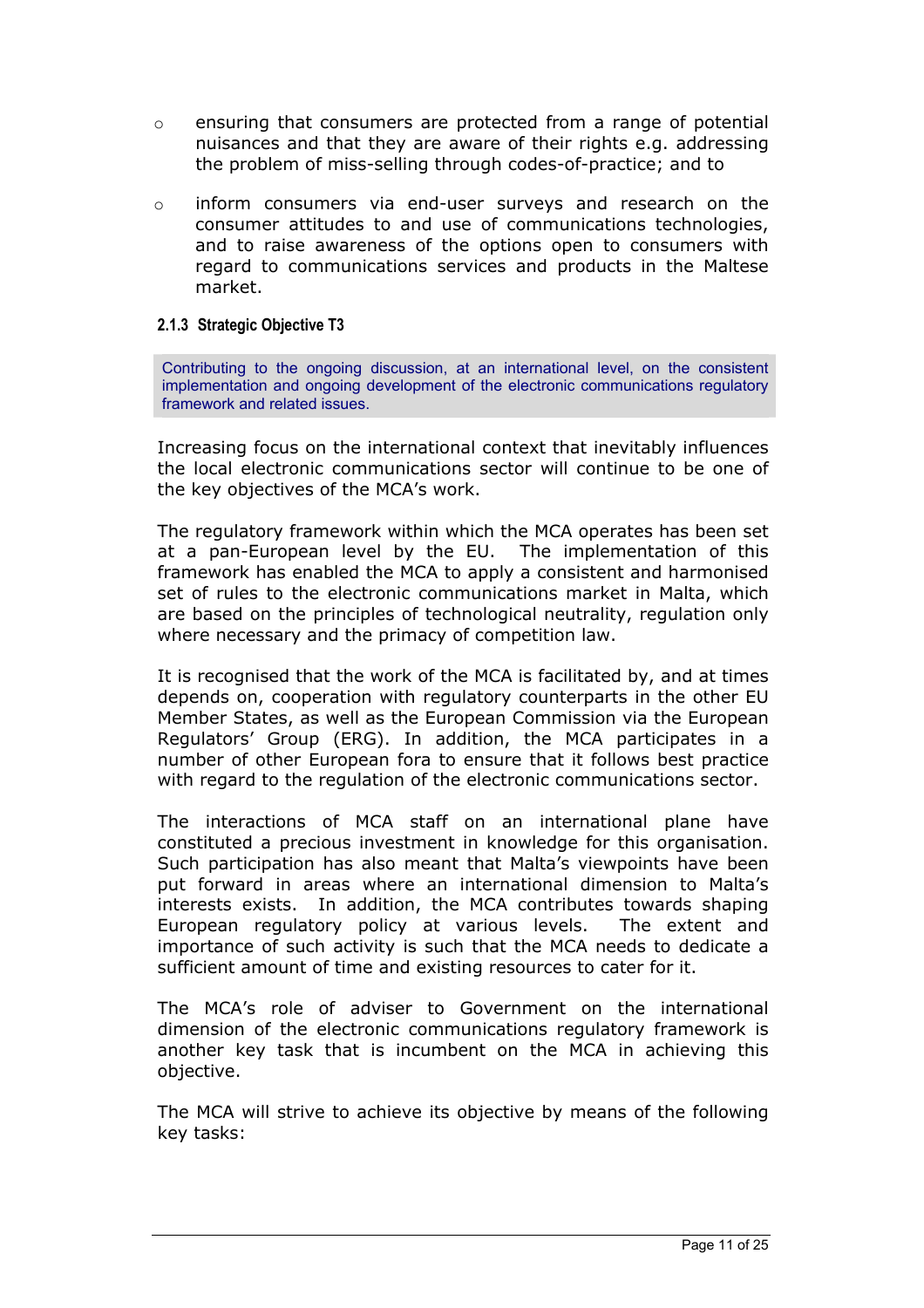- o The ongoing provision of advice to government on proposed EU legislative measures and other communications.
- o The ongoing provision of advice to government on the interpretation and application of any new Directives, recommendations and other EU documents as well as any related issues and disputes arising.
- o The active participation in EU organisations such as the Communications Committee (COCOM), the Radio Spectrum Committee (RSCOM), the Radio Spectrum Policy Group (RSPG), the European Regulators' Group (ERG), GALILEO and the European Network and Information Security Agency (ENISA).
- $\circ$  Active participation in other international fora such as the International Telecommunication Union (ITU), European Conference of Postal and Telecommunications Administrations (CEPT), the International Regulators' Group (IRG) and related workgroups. Of particular relevance is the MCA's participation in the IRG workgroup that has been set-up with the aim of providing input to the 2006 review of the electronic communications framework.
- $\circ$  The ongoing submission of accurate statistics and information to the EU and other international organisations thus allowing the MCA to be in a position to comment on the make up of sector information requirements with a view to providing valid information to the European Commission.
- $\circ$  The collaboration on a one-to-one basis with peer regulators on a regular or one-off basis.

The MCA's international work will also include promoting a more harmonised approach to the implementation of the EU regime governing electronic communications, contributing to the development of EU communications policy by strengthening our engagement with the ERG.

Furthermore, there will be a range of activity designed to achieve an international framework, both at European and international level, which provides the minimum level of harmonisation needed to facilitate the development of new and innovative services, together with the flexibility to maximise the benefits of spectrum trading and liberalisation.

Specifically, the MCA will be:

- $\circ$  monitoring and contributing to the review by the European Commission of the regulatory framework for electronic communications with respect to the following key areas:
	- the reduction in the procedural burden associated with the reviews of markets susceptible to ex-ante regulation;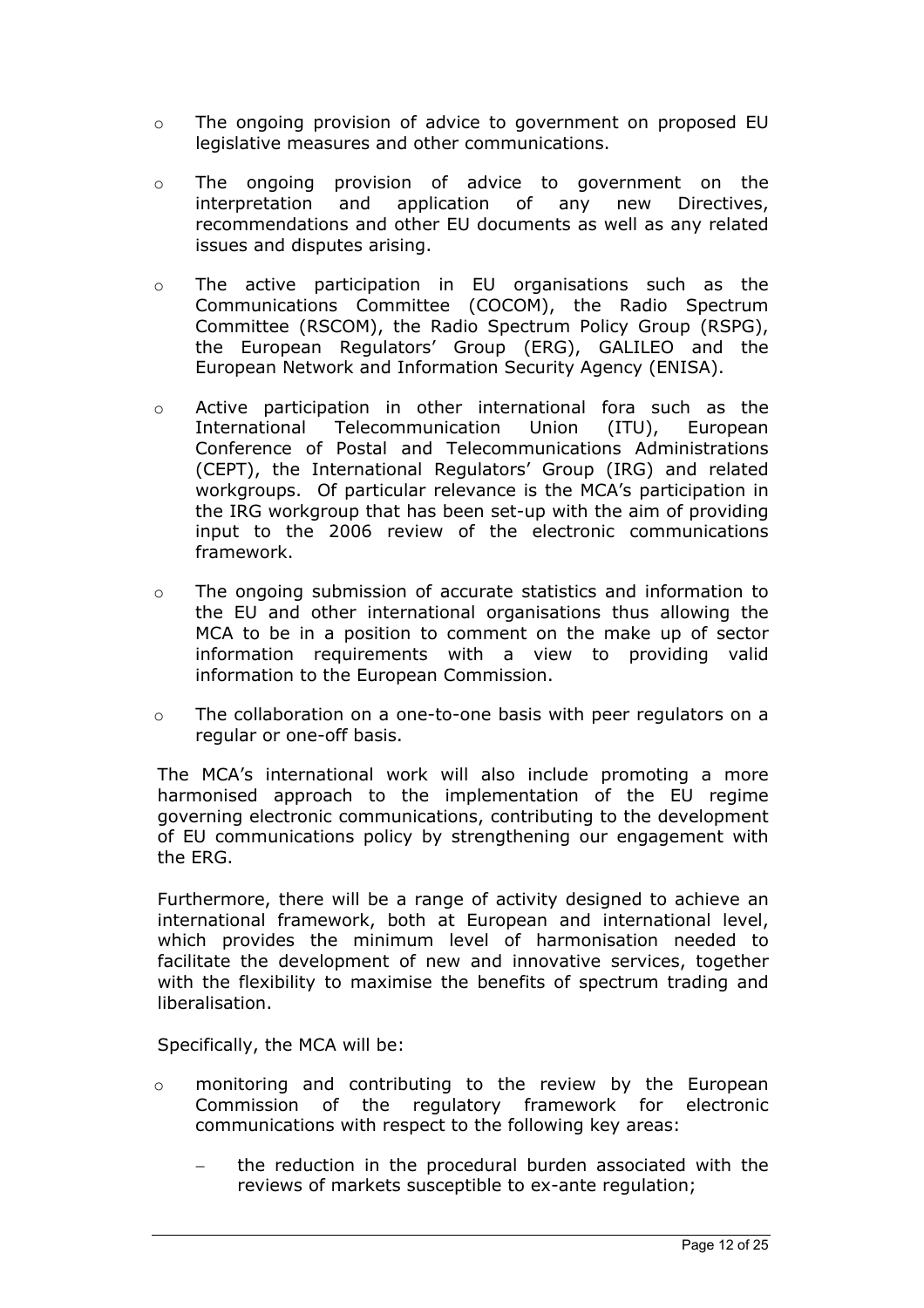- the consolidation of the internal market;
- − the application of a common EU approach to spectrum management which is less restrictive and more responsive to increasing demands for this critical resource; and
- − proposals related to consumer protection and security which are becoming increasingly more important due to the sophistication of the electronic communications markets.
- o participating in the development of draft European proposals for the World Radio Conference 2007; and
- o contributing to pan-European initiatives on spectrum such as Wireless Access Platforms for Electronic Communications Services (WAPECS) by means of the MCA's participation in the COCOM, the RSPG and the RSCOM.

## **2.1.4 Strategic Objective T4**

Facilitating the proliferation of Broadband, in line with the e-Europe mission and objectives, via the development of the necessary regulatory environment.

It is recognised worldwide that broadband has the potential to revolutionise commerce, education, healthcare, national security, entertainment and countless other areas. As such, broadband is a key to future economic growth for the electronic communications sector and the economy as a whole. Maintaining competition and nurturing its development is essential to ensuring choice and innovation at reasonable prices into the long term.

Broadband empowers by providing increased access to information and applications, and increasingly affordable means to communicate within communities and around the world. Broadband is an enabling technology that allows businesses to transform processes through Internet business solutions, and to realise significant returns on investment.

The MCA will continue to encourage and promote broadband development, deployment and availability across multiple platforms to ensure that there are no access barriers to the adoption of affordable broadband technologies as they become available.

To meet this objective the MCA will concentrate on the following key tasks:

- o monitoring the rollout of wireless broadband infrastructures and services with a view to ensuring timely implementation in line with licence conditions;
- $\circ$  facilitating such rollout via co-ordination with other government bodies where necessary;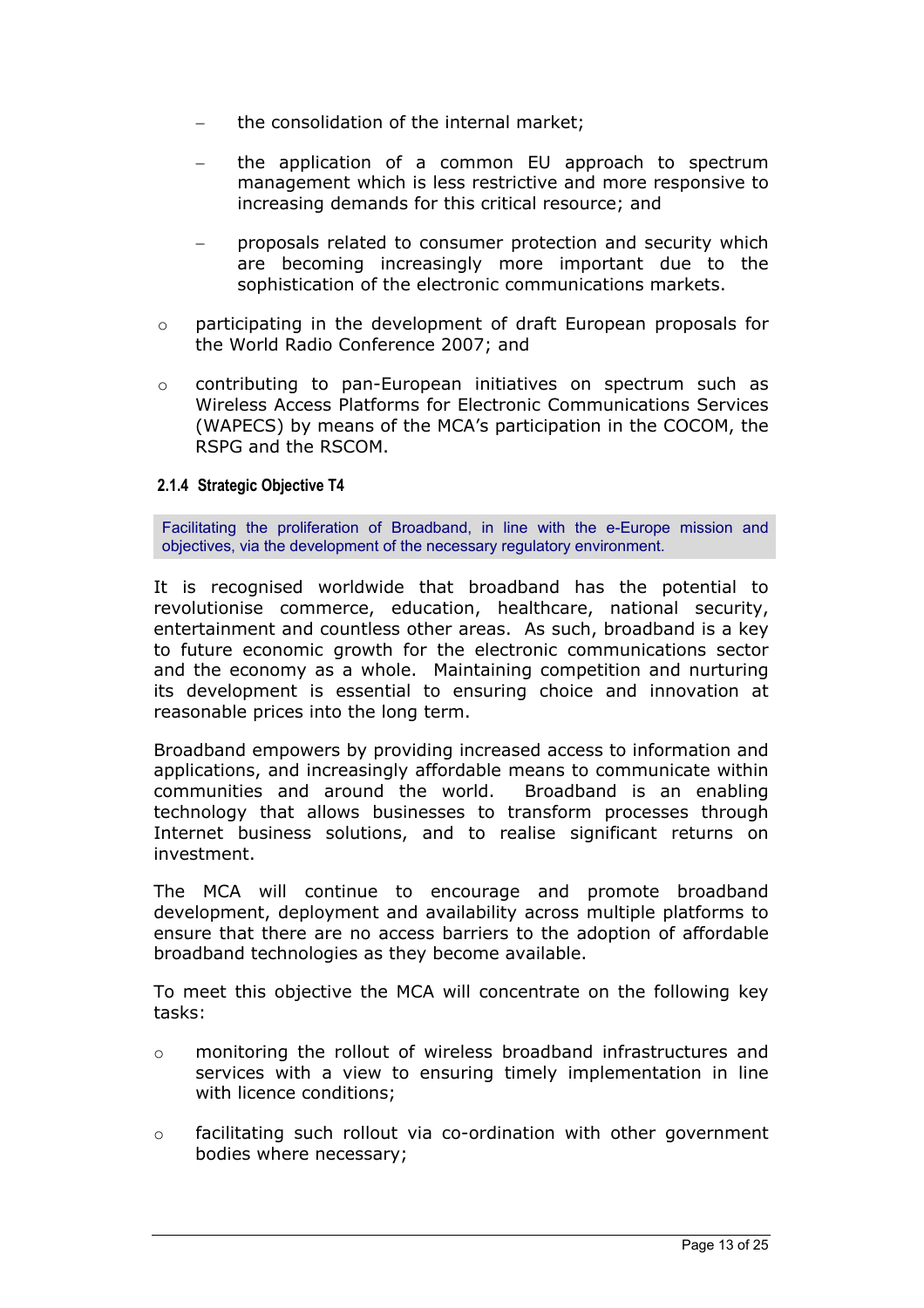- <span id="page-14-0"></span>o reviewing broadband quality, pricing and bundling;
- $\circ$  informing consumers of the various broadband solutions on the market;
- o promoting availability and access to communication services, such as broadband and digital TV.
- $\circ$  continuing to identify appropriate spectrum allocations, both licensed and licence-exempt, for wireless broadband services which are supported, or likely to be supported, by ready availability of choice of equipment;
- o ensuring that operators adhere to their regulatory obligations e.g. local loop unbundling and third party wholesale access, with respect to matters affecting the provision of broadband; and
- $\circ$  ensuring technology neutrality in the application of regulation for all broadband networks and services.

#### **2.2 e-Commerce**

#### **2.2.1 Strategic Objective E1**

The consolidation of the institutional and organisational elements, on a National scale, that are required for the achievement of a solid e-Commerce environment that inspires thrust in all those who use it.

The MCA will continue to work towards the implementation of the necessary regulatory structures that are required to achieve a solid e-Commerce environment. Notable among the tasks required to attain this strategic objective, are:

- $\circ$  the formulation and implementation of a National e-security policy and strategy with a view to, among others, creating increased awareness of the advantages inherent in e-security at various levels;
- o ensuring adequate awareness at a service provider level of obligations arising out of the e-Commerce Act;
- $\circ$  ensuring that customers are aware of their rights and avenues of redress;
- o implementation of a tailored complaints handling system;
- $\circ$  encouraging and facilitation the adoption of industry led codes of practice and/or trust mark schemes;
- o providing adequate and up-to-date information to service providers regarding requirements relative to the take up and pursuit of such services;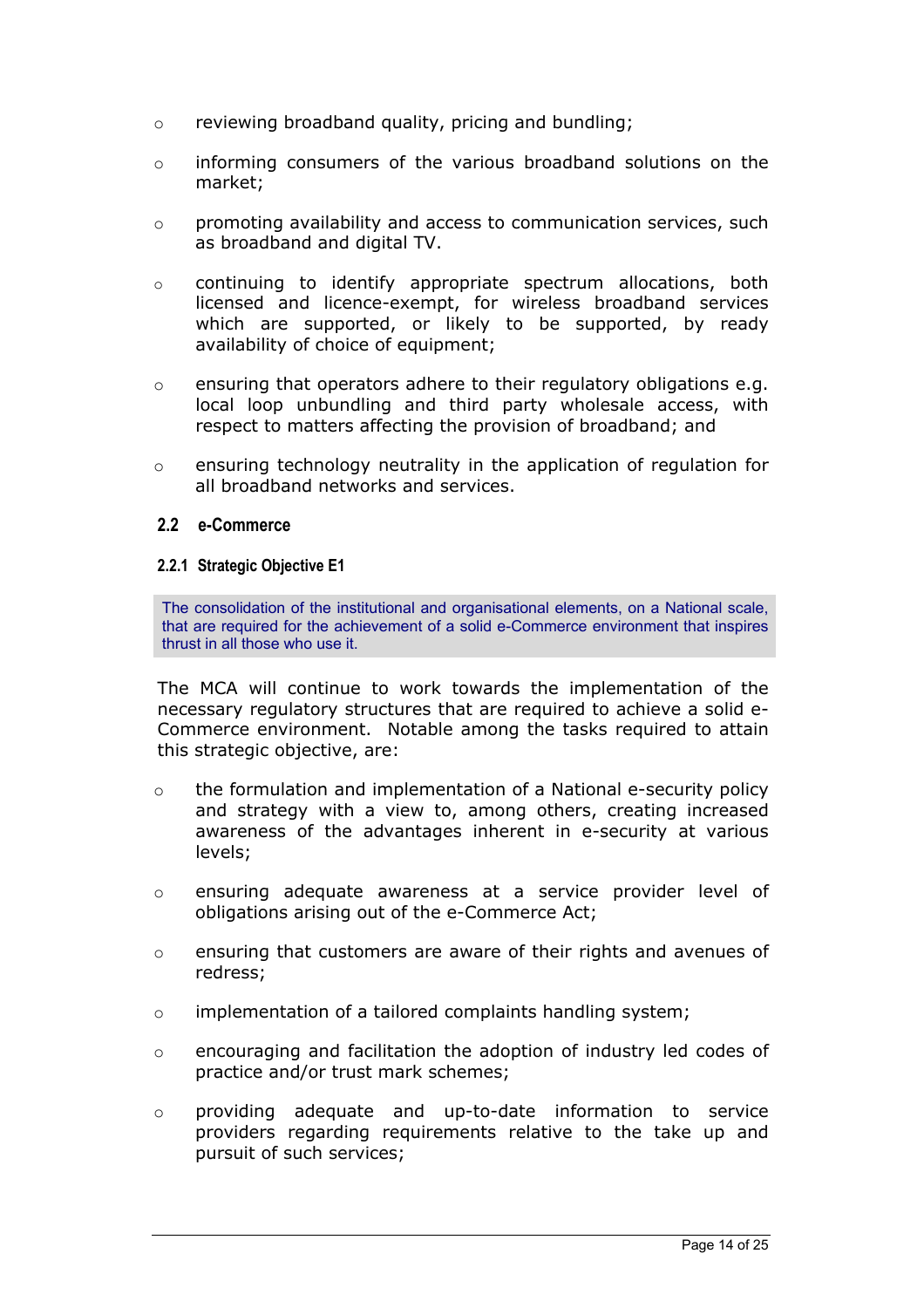- <span id="page-15-0"></span>o securing the notification of Certification Services Providers with the MCA;
- $\circ$  setting up and maintaining an e-signatures audit and supervision function;
- o carrying out e-signatures technical and security audits;
- $\circ$  supporting the development of a voluntary accreditation scheme for Certificate Service Providers; and
- $\circ$  coordination with government and other institutional bodies with a view to ensuring a seamless service to the public.

## **2.3 Postal Services**

#### **2.3.1 Strategic Objective P1**

Attaining, within envisaged timeframes, a liberalised postal services environment that ensures ease of entry to new undertakings and sustainable competition.

The postal sector has, for a number of years, been characterised by a monopoly in the universal service area and competition in the courier service sector.

In the MCA's view, the availability of competing postal services, as envisaged in European and National legislation, is the best way of ensuring that the universal service provided by Maltapost plc is fully reflective of customer needs. It is therefore necessary for the MCA to continue to create the environment that is conducive to the onset of competition within the limits imposed by the currently available reserved area.

2007 should be characterised by the implementation and ongoing review of the regulatory policies and remedies that have been built by the MCA. These should ensure the continued high quality provision of the universal service assessable to all and at affordable prices.

Further issues that will need to be addressed relate to VAT on postal services and cross-border mail agreements. This issue with respect to VAT is still under scrutiny at an EU level and it is not expected that Malta will take a position in advance of such a decision. The situation will, nonetheless, be monitored. The key task in this case will be that of striking a balance between a level of competitive playing field and affordability of service.

With regard to cross-border mail agreements the MCA needs to ensure that terminal dues are fixed in relation to the costs of processing and delivering incoming cross-border mail, the levels of remuneration are related to the quality of service achieved and that they are transparent and non-discriminatory.

It is noted that the MCA will retain light touch regulation in the wider competitive area. Courier services will only be required to provide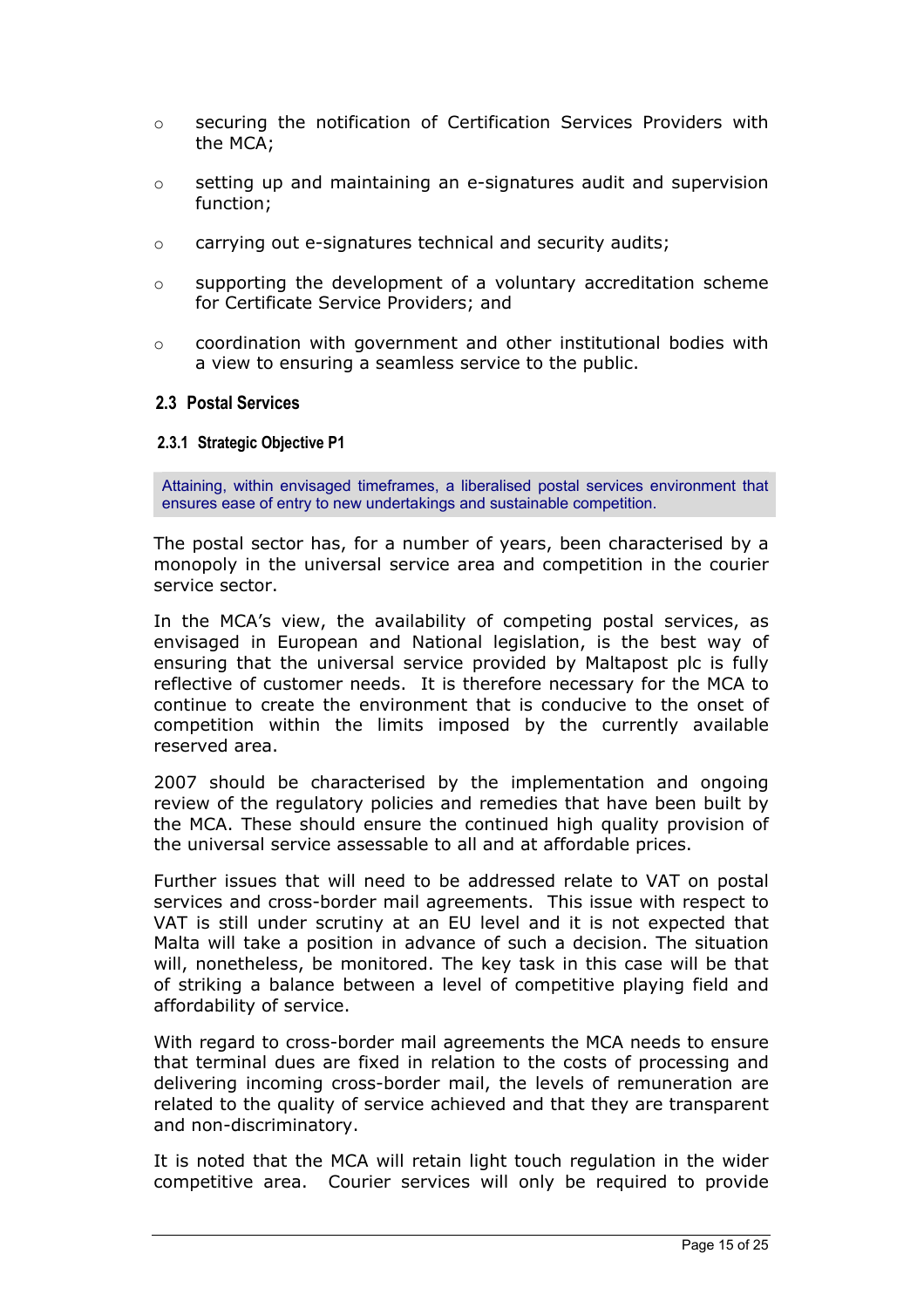assurance as to their adherence to the essential requirements relating to mail integrity and to respect the area that is reserved for Maltapost.

The MCA may, from time to time, test activity in any area of the postal sector that falls within its remit in order to ensure the proper functioning of market forces.

## **2.3.2 Strategic Objective P2**

Ensuring that residential and business consumers of universal postal services get the best value-for-money from Maltese postal services providers.

The MCA's activity will be mainly concerned with monitoring and review exercises in order to ensure that the USP meets its regulatory obligations. Such exercises will focus mainly on cost-orientation, tariff controls, mail integrity, access obligations as well as on the quality of service targets.

The main challenge in relation to this strategic objective will be the continued supply of a sustainable service in line with established quality standards on the part of the USP.

As in the case of the electronic communications sector, the MCA will also continue to update its complaints handling mechanisms in order to meet public requirements and expectations. The MCA will also ensure that the public is kept informed of regulatory and market developments that are taking place.

#### **2.3.3 Strategic Objective P3**

Contributing to the ongoing discussion, at an international level, on the consistent implementation and ongoing development of the Postal regulatory framework and related issues.

As in the case of the electronic communications sector, the MCA will, during the coming years, strive to achieve its objective by means of the following main tasks:

- o Ongoing provision of advice to the government on the interpretation and application of any new Directives, recommendations and other EU documents as well as any related issues and disputes arising.
- o Active participation in EU fora, European Committee for Postal Regulation (CERP) as well as in other international organisations. The MCA will strive to make a valid contribution to the discussion now that this organisation has reached a stage of maturity, where participation can make a valid impact.
- o Monitoring and contributing to the European Commission's developments leading to a new regulatory framework appropriate once the liberalisation of internal market for postal services is fully accomplished by 2009.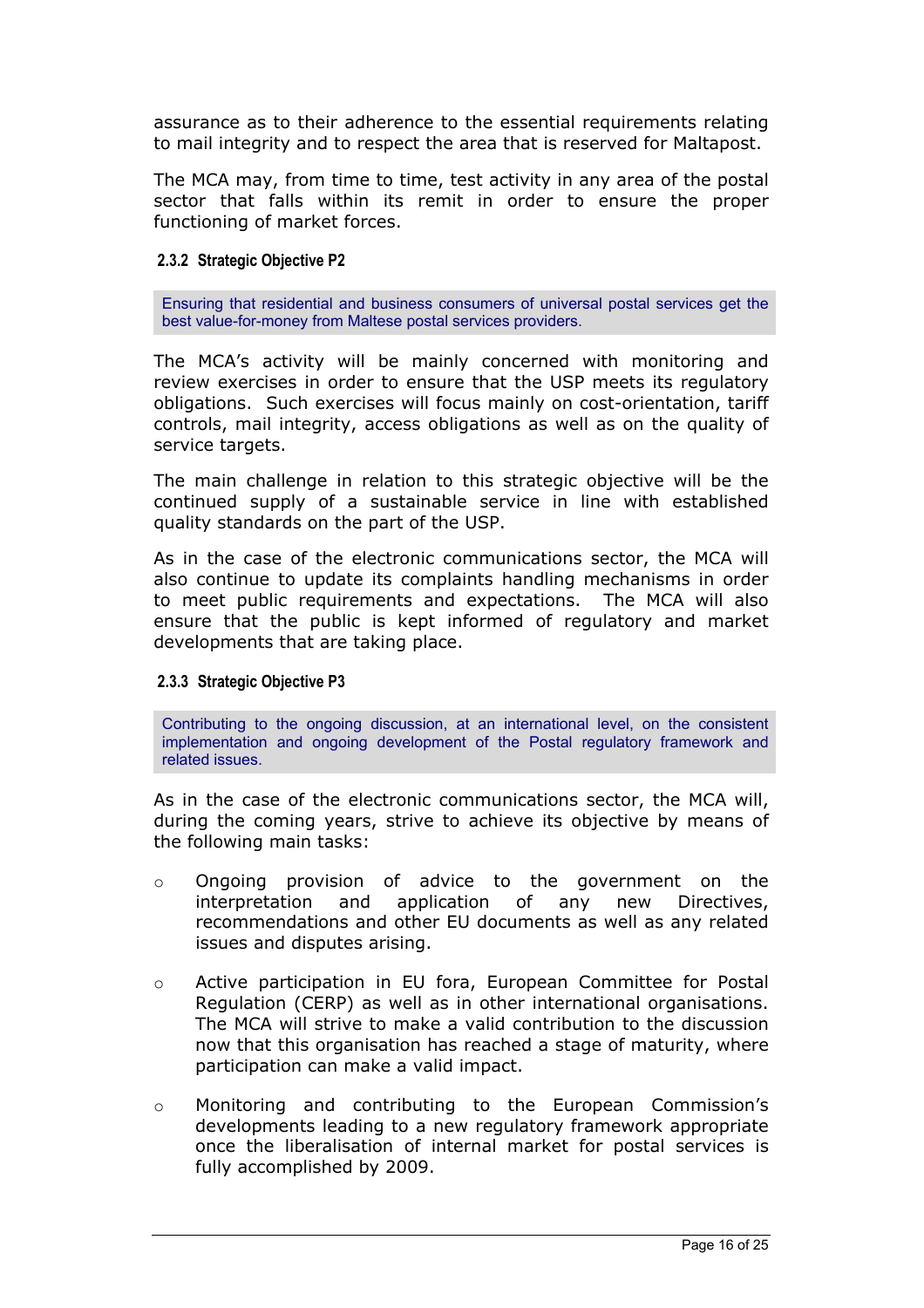- o Ongoing submission of accurate statistics and information to the EU and other international organisations. The MCA will also be in a position to comment on the make up of sector information requirements with a view to providing valid information to the European Commission.
- o Collaboration on a one-to-one basis with peer regulators on a regular or one-off basis.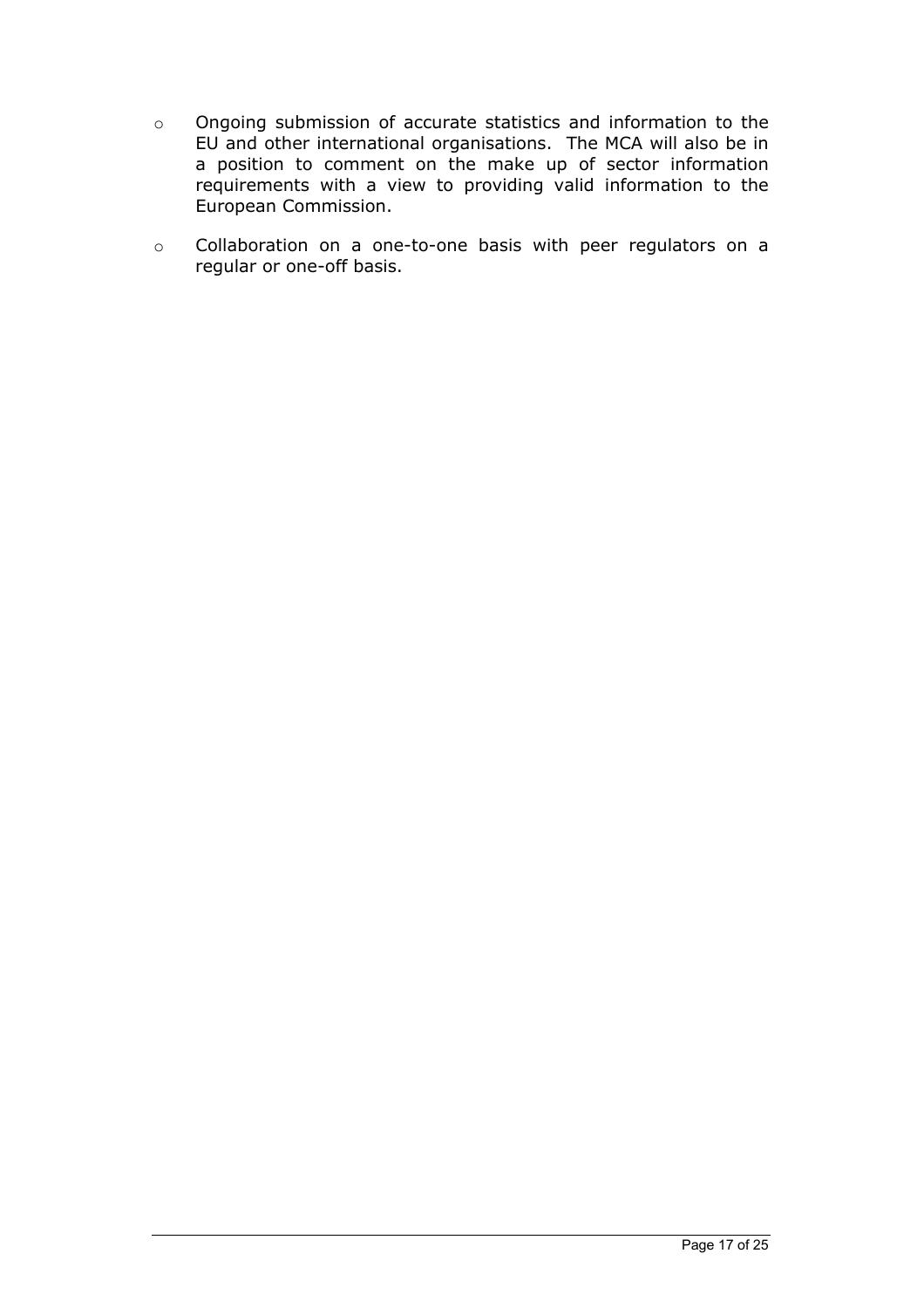# <span id="page-18-0"></span>**3. Work Programme**

In line with the objectives mentioned in the previous section the key projects envisaged to be performed during 2007 are as shown in the table overleaf.

It is noted that the major outputs represent the MCA's current best view of the work that the MCA will be undertaking during 2007. These are presented to provide as much clarity as possible. However, please note that there is necessarily some uncertainty because:

- o there are external dependencies that may affect our timing;
- o interdependencies between streams of work may mean that, in the event of delays, there are knock-on effects; and
- o there may be external events that are difficult to predict and which we are required to respond to.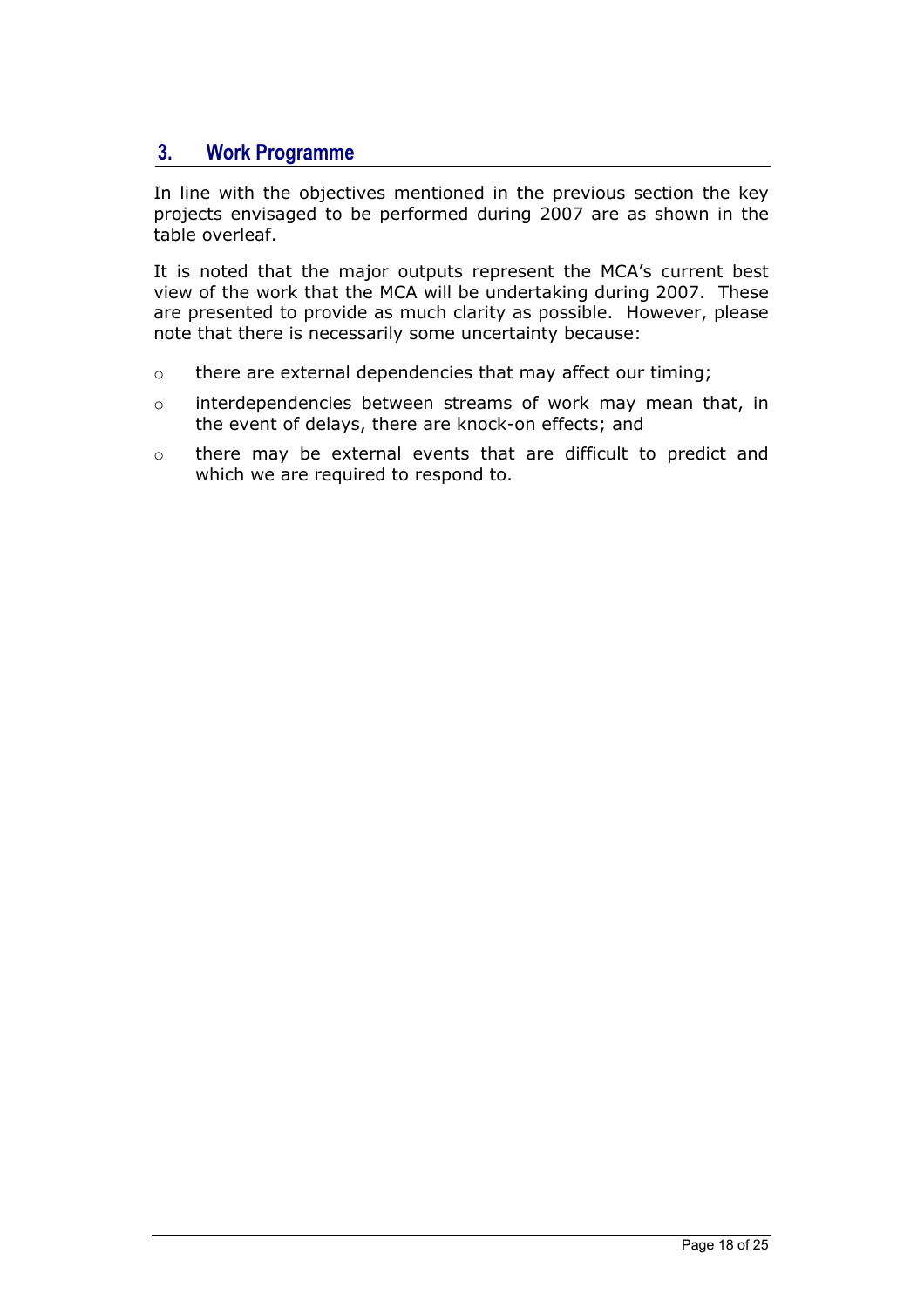| <b>Projects / Initiatives</b>                                                        | <b>Summary of Objectives and Activities</b>                                                                                                                                                                                                            |  |  |  |
|--------------------------------------------------------------------------------------|--------------------------------------------------------------------------------------------------------------------------------------------------------------------------------------------------------------------------------------------------------|--|--|--|
| <b>Electronic Communications - Strategic Objective T1</b>                            |                                                                                                                                                                                                                                                        |  |  |  |
| Bottom-Up Cost Modelling - Maltacom plc                                              | Bottom-up core network cost model (BUCM) based on Current Cost Accounting (CCA) and Long Run<br>Incremental Costs (LRIC) used to establish an appropriate fixed interconnection rate<br><b>Ongoing Refinement and Maintenance of BUCM</b>              |  |  |  |
| Leased Lines and Local Loop Unbundling -<br>Maltacom plc                             | Review of leased line and local loop unbundling prices / terms and conditions in line with best<br>practice<br>Publication of Consultation Paper / Response to Consultation / Decision Notice                                                          |  |  |  |
| Margin Squeeze and Bundling Guidelines                                               | Guidelines providing regulatory information regarding bundling and criteria that leads to margin<br>squeeze<br><b>Development of Regulatory Guidelines</b>                                                                                             |  |  |  |
| Mobile Virtual Network Operator (MVNO)                                               | Minimum requirements for the acquisition of MVNO status<br>Development and Publication of Regulatory Guidelines and Processes                                                                                                                          |  |  |  |
| Reference Interconnection Offer (RIO)                                                | Review of SMP operators' cost models for interconnection rates with the objective of achieving<br>efficient and cost-oriented rates<br>Publication of Consultation Paper / Response to Consultation / Decision Notice                                  |  |  |  |
| Single Billing for Fixed Carrier Pre Select (CPS)<br>and Wholesale Line Rental (WLR) | Identification of an appropriate single billing solution / wholesale line rental for the fixed CPS service<br>providers<br>Publication of Consultation Paper / Response to Consultation / Decision Notice                                              |  |  |  |
| Carrier Selection (CS) / Carrier Pre-Selection<br><b>Specifications</b>              | Specifications to ensure procedural integrity in the implementation of CS / CPS<br><b>Publication of Specifications</b>                                                                                                                                |  |  |  |
| Accounting Separation Decision                                                       | Review of Accounting Separation Decision in line with the European Commission Recommendation<br>and the results of the market analysis<br>Publication of Consultation Paper / Response to Consultation / Decision Notice                               |  |  |  |
| <b>Current Cost Accounting</b>                                                       | The transition from historical cost accounting to current cost accounting to provide a sounder basis<br>for the calculation of efficient cost-oriented wholesale rates and preparation of regulatory accounts<br><b>Publication of Decision Notice</b> |  |  |  |
| <b>Operators' Annual Regulatory Accounts</b>                                         | Annual regulatory accounts of electronic communication operators having significant market power<br>(SMP)<br>Yearly Review of Regulatory Accounts / Statement of Compliance                                                                            |  |  |  |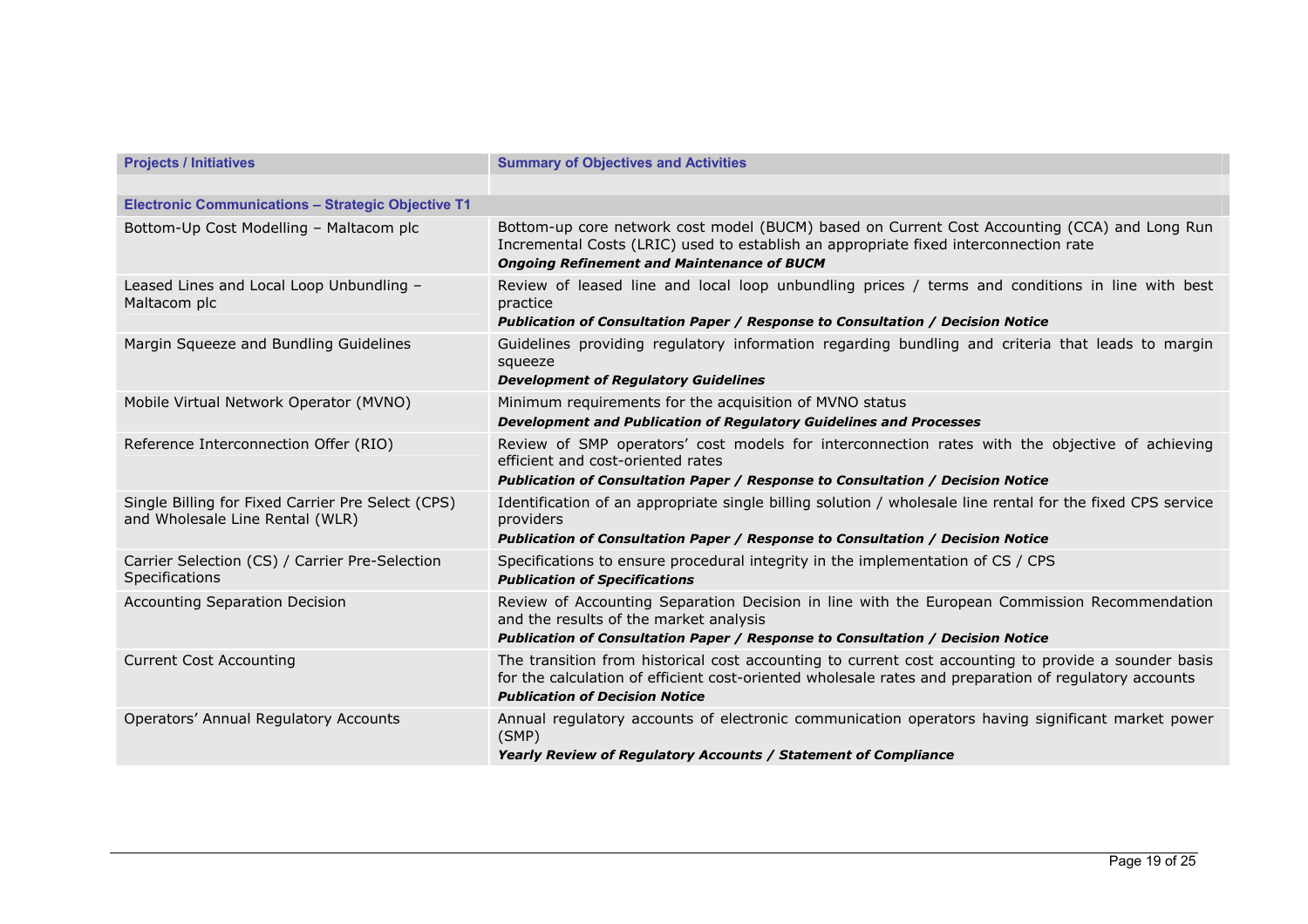| <b>WACC Methodology Guidelines</b>                                      | Methodology on the calculation of the Weighted Average Cost of Capital (WACC) for all SMP<br>operators<br><b>Publication of Regulatory WACC Methodology Guidelines</b>                                                                             |
|-------------------------------------------------------------------------|----------------------------------------------------------------------------------------------------------------------------------------------------------------------------------------------------------------------------------------------------|
| <b>WACC Calculations</b>                                                | Calculation of the WACC for all operators having SMP<br><b>Review of Submissions / Publication of Decision Notice</b>                                                                                                                              |
| Accounting Methodologies Guidelines                                     | Review of regulatory accounting methodology guidelines<br><b>Publication of Regulatory Guidelines</b>                                                                                                                                              |
| Market Analysis / Market Reviews                                        | Ongoing Market Analysis / Reviews of the eighteen (18) identified markets (inc. the application of<br>remedies)<br><b>Market Reviews / Publication of Decision Notices</b>                                                                         |
| Market Data Collection and Consumer Surveys                             | Data Collection / Consumer Surveys to be in a position to assess the electronic communications<br>markets<br><b>Consumer Surveys of all Markets / Publication of Results</b>                                                                       |
| Dealing with Ex-post Competition                                        | Assessment of MCA's ability to deal with ex-post competition problems in a competitive market<br>Drafting of Issue Paper / Recommendations to Government / Publication of Consultation Document                                                    |
| Duopolistic Market Structures                                           | Monitoring duopolistic market structures<br>Drafting of an Issue Paper / Development of Regulatory Guidelines                                                                                                                                      |
| Impact Assessment of Remedies                                           | Monitoring the impact of remedies imposed on operators having significant market power<br><b>Ongoing Monitoring / Publication of Impact Assessment Reports</b>                                                                                     |
| Framework of Special Tariffs                                            | Establishment of a revised framework for special tariff numbers including premium rate and free<br>phone services<br><b>Publication of Response to Consultation / Decision Notice</b>                                                              |
| Roaming Regulations                                                     | Evaluation of EU Commission stance on Roaming Regulations and assessment of impact on the<br>Maltese mobile telephony market<br>Drafting of an Issue Paper / Implementation of Directive / Ongoing Monitoring of the Impact on<br><b>Operators</b> |
| Spectrum Management - Policy and Strategic<br>Review and Implementation | Implementation of Policy and Strategic Review of Radio Spectrum Policy<br>Publication of Response to Consultation / Publication of Work Programme / Implementation of<br><b>Strategy</b>                                                           |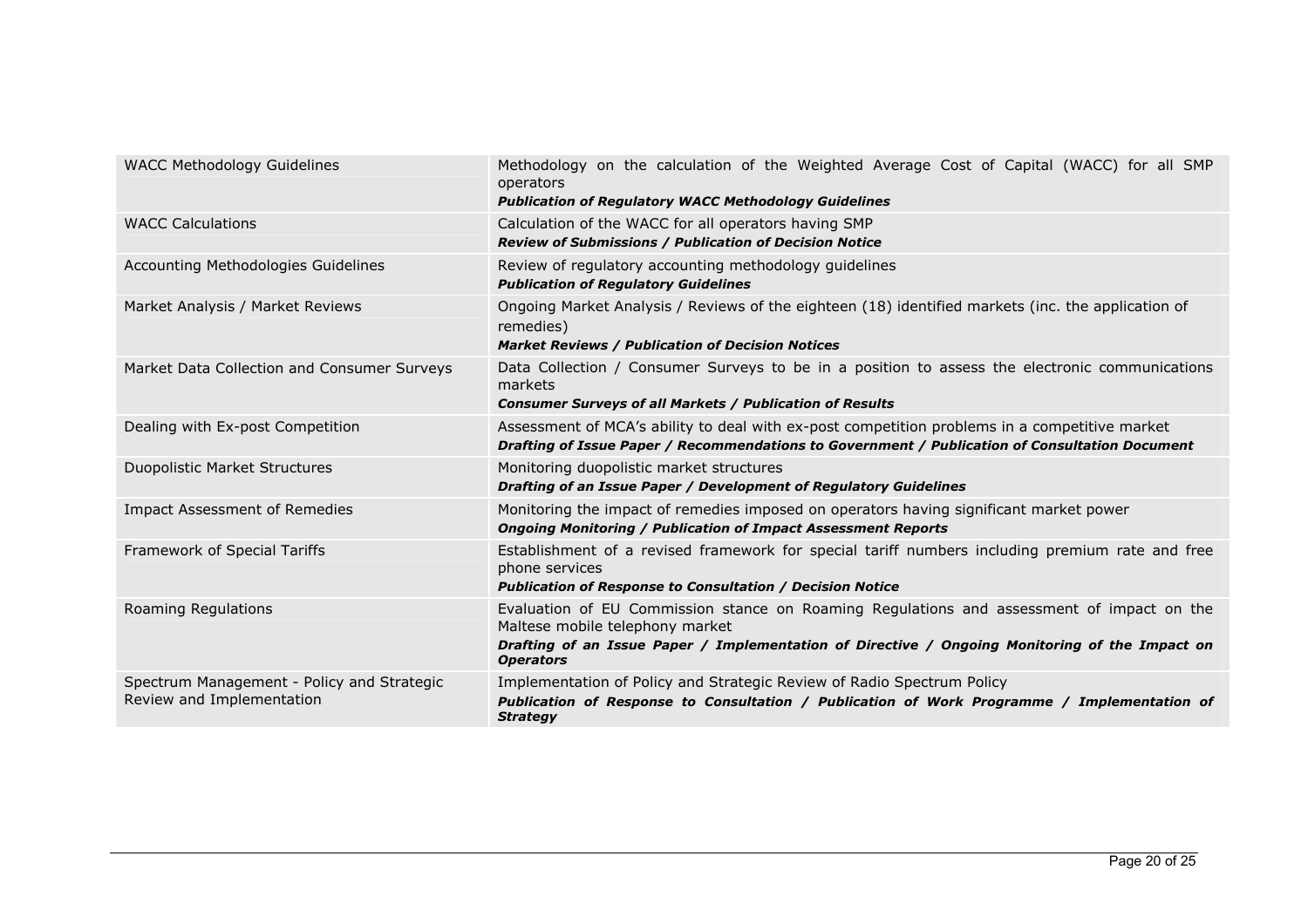| Spectrum Management - Radio Spectrum /<br>Radiocommunications Licensing Regime | Review of radio spectrum and radiocommunications licensing regime<br>Drafting of Policy Papers / Publication of Consultation Documents / Response to Consultations /<br>Decision Notices / Revision of Radiocommunications Licence Processes and Procedures                                                 |
|--------------------------------------------------------------------------------|-------------------------------------------------------------------------------------------------------------------------------------------------------------------------------------------------------------------------------------------------------------------------------------------------------------|
| Spectrum Management - Audit of Radio Spectrum<br>Assignments                   | Validation of all current assignments contained in the Radio Frequency Register<br>Update and Validate data in the Frequency Information Management System                                                                                                                                                  |
| Spectrum Management - Participation in ITU WRC<br>$-07$                        | Preparation and participation in the ITU World Radio Conference<br>Examining ITU Documentation and European Proposals / Participation in Conference / Report on the<br><b>Outcome</b>                                                                                                                       |
| Assignment of Rights of User of Frequencies for<br>GIO broadcasters            | Assignment of rights of use of frequencies to GIO broadcasters<br>Publication of Consultation Paper / Response to Consultation / Decision Notice / Assignment of<br><b>Rights of Use of Frequencies to GIOs</b>                                                                                             |
| Digital Broadcasting Strategy                                                  | Review of Digital Broadcasting Strategy<br>Review and Update of Digital Broadcasting Strategy / Publication of Digital Broadcasting Strategy<br><b>Update</b>                                                                                                                                               |
| General Authorisation Framework                                                | Review of Electronic Communications General Authorisation Framework<br>Drafting of Policy Paper / Publication of Consultation Paper / Response to Consultation / Decision<br><b>Notice</b>                                                                                                                  |
| Next Generation Networks (NGNs)                                                | Policy review on the effects that the evolution of NGNs have on interconnection regimes and general<br>principles with regard to the regulatory treatment of NGNs<br>Drafting of an Issue Paper / Publication of Consultation Paper / Response to Consultation /<br><b>Regulatory Guidelines</b>            |
| Access and Interconnection                                                     | A study on the definition of access and interconnection with respect to the rights and obligations of<br>undertakings and the power and responsibilities of the MCA<br>Darting of an Issue Paper / Development of Regulatory Guidelines                                                                     |
| <b>Electronic Communications - Strategic Objective T2</b>                      |                                                                                                                                                                                                                                                                                                             |
| Electronic Communications Price Index                                          | Review of the Electronic Communications Price Index used as a tool for future price changes and to<br>measure inflation attributable to electronic communications services.<br>Ongoing Update of the Electronic Communications Price Index / Publication of Electronic<br><b>Communications Price Index</b> |
| Electronic Communications - QoS Review                                         | Review of QoS requirements for current operators and new market entrants<br>Drafting of an Issue Paper / Publication of a Consultation Paper / Decision Notice                                                                                                                                              |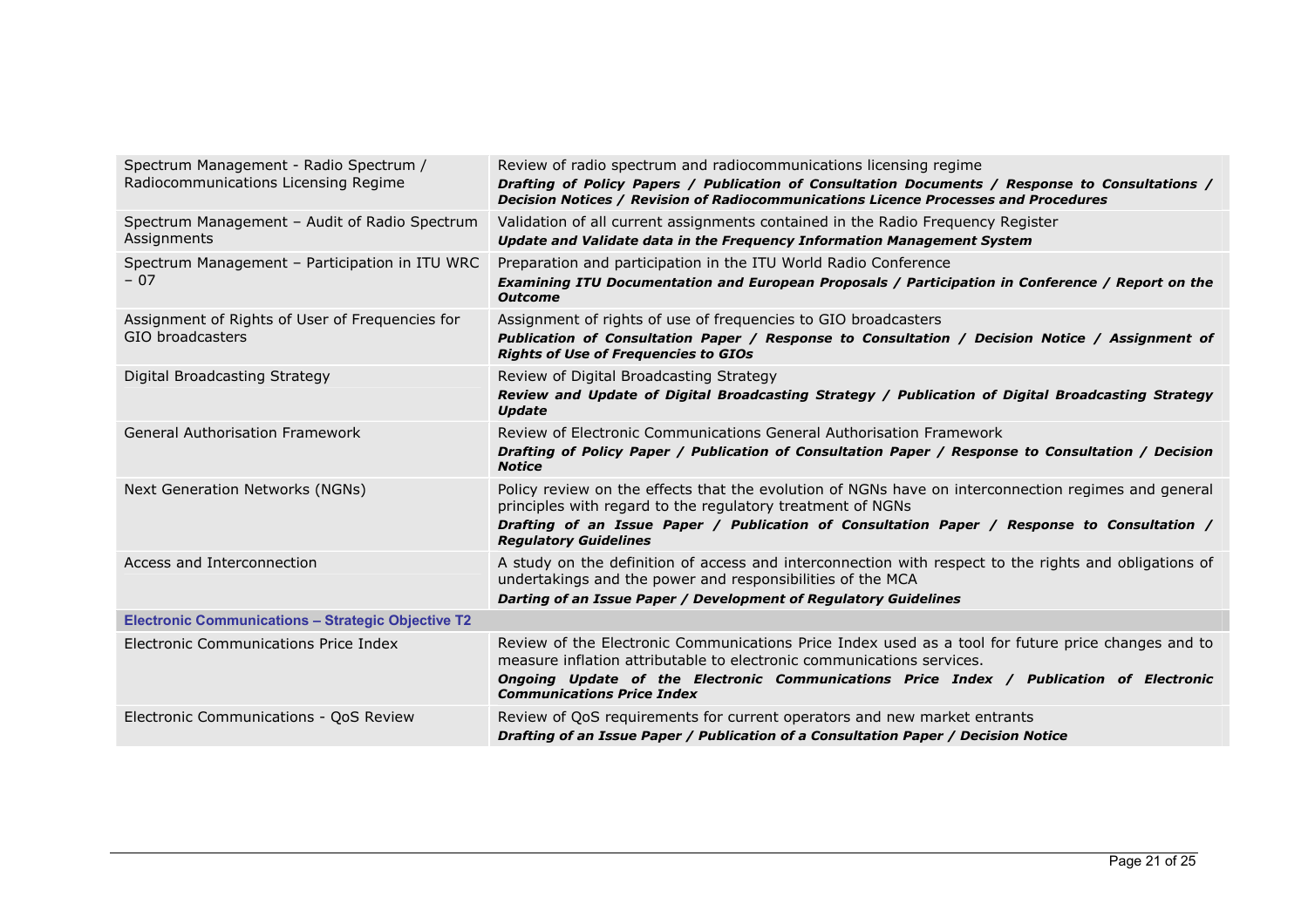| Electronic Communications - Universal Service<br><b>Obligations</b>           | Review of existing USOs in light of the current regulatory framework<br>Publication of Consultation Paper / Response to Consultation / Decision Notice                                                                                              |
|-------------------------------------------------------------------------------|-----------------------------------------------------------------------------------------------------------------------------------------------------------------------------------------------------------------------------------------------------|
| Network Security and Integrity                                                | Development of a network security and integrity policy with respect to electronic communications<br>networks.<br>Drafting of an Issue Paper / Publication of a Consultation Paper / Response to Consultation /<br><b>Decision Notice</b>            |
| <b>EMF Monitoring and Auditing</b>                                            | Ongoing EMF (Electromagnetic Fields) Monitoring and Auditing Requirements<br><b>Publication of EMF Audit Results on the MCA website</b>                                                                                                             |
| <b>Electronic Communications - Strategic Objective T3</b>                     |                                                                                                                                                                                                                                                     |
| Review of the Regulatory Framework for<br><b>Electronic Communications</b>    | Review of electronic communications regulatory framework (including review of the current<br>electronic communications markets and management of the radio spectrum)<br>Drafting of Issue Papers / Ongoing Discussions with Stakeholders            |
| <b>Electronic Communications Framework</b><br>Implementation Report           | Participation in the 13 <sup>th</sup> report on the implementation of the EU Electronic Communications<br>Regulatory package<br>Collection of necessary information / Preparation of Malta's position / Meetings with European<br><b>Commission</b> |
| <b>Electronic Communications - Strategic Objective T4</b>                     |                                                                                                                                                                                                                                                     |
| Spectrum Management - Deployment of<br>Broadband Wireless Access Technologies | Identification of frequency bands for the deployment of Broadband Wireless Access technologies<br>Drafting of a Policy Paper / Publication of Consultation Paper / Response to Consultation                                                         |
| IPv6 Workshop / Test Bed                                                      | Migration to the new Internet Protocol<br><b>Seminar / Participation in Task Force meetings</b>                                                                                                                                                     |
| Review of New Wireless Technologies                                           | Policy on authorisation and regulatory treatment of new wireless technologies<br>Policy Review Paper / Publication of Consultation Paper / Response to Consultation / Decision Notice                                                               |
| Review of Broadband Strategy                                                  | Review and updating of the broadband strategy<br>Analysis of Broadband Market / Publication of Strategic Review                                                                                                                                     |
| Broadband quality, pricing and bundling                                       | Review of broadband quality, pricing and bundling<br>Drafting of an Issue Paper / Publication of Consumer Guidelines                                                                                                                                |
| Review of Powerline Communications                                            | Review of Power Line Communications<br>Drafting of an Issue Paper / Publication of Consultation Paper / Response to Consultation / Decision<br><b>Notice / Discussion with Stakeholders</b>                                                         |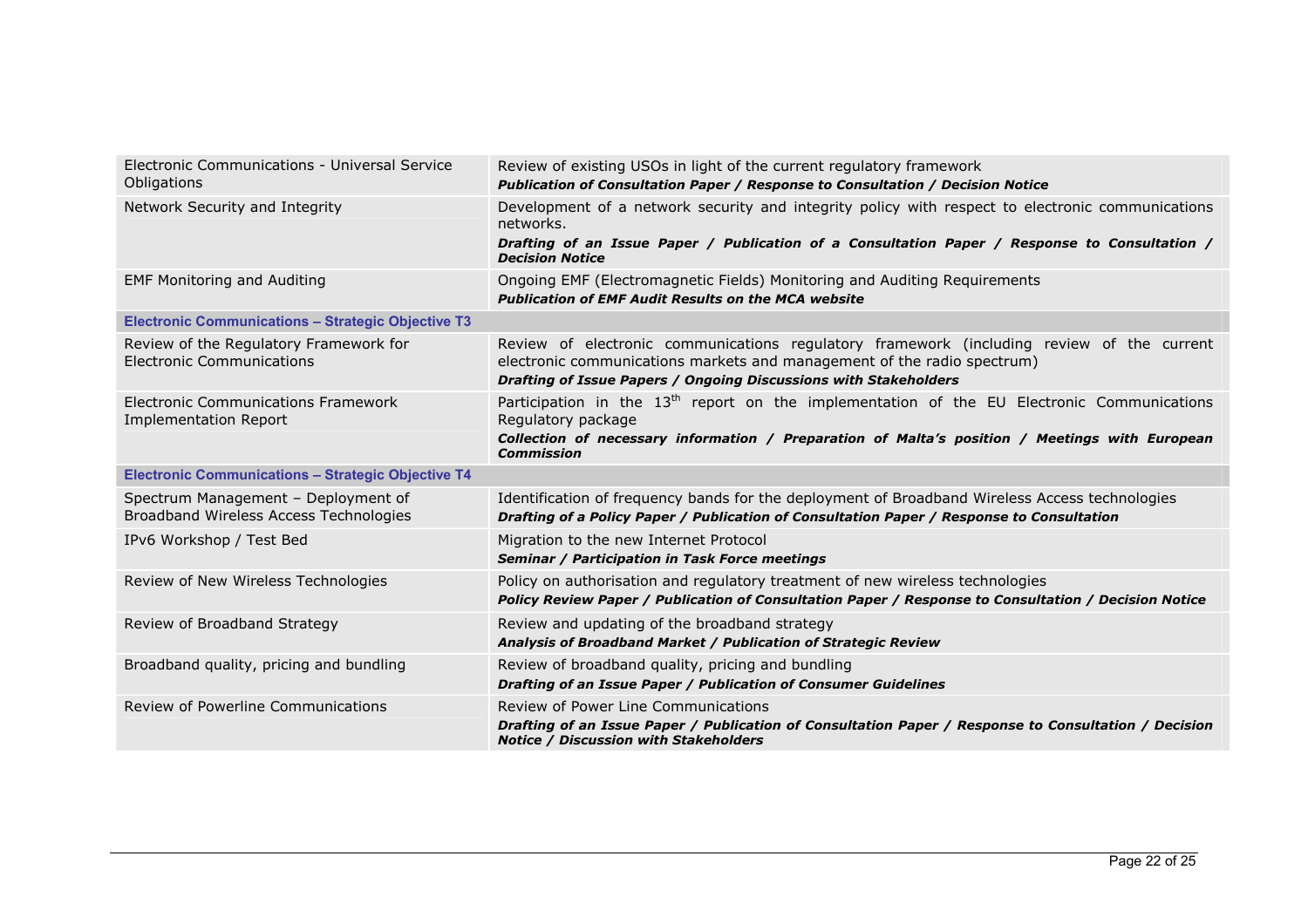| e-Commerce - Strategic Objective E1                                            |                                                                                                                                                                                                                                                                           |  |  |
|--------------------------------------------------------------------------------|---------------------------------------------------------------------------------------------------------------------------------------------------------------------------------------------------------------------------------------------------------------------------|--|--|
| E-Commerce Dispute Resolution Exercise                                         | Creation of a dispute resolution process in line with the requirements in the e-Commerce Regulations<br>Development of a Dispute Resolution Process / Publication of Consultation Paper / Response to<br><b>Consultation / Decision Notice</b>                            |  |  |
| Review of Legal Barriers to e-commerce                                         | Review of local legislative framework to identify any legal barriers to the take up of e-commerce in<br>Malta<br><b>Review of Legislation / Submission of Proposals to Government</b>                                                                                     |  |  |
| E-Commerce Awareness / Educational Campaign                                    | Increase awareness amongst the general public / businesses with regard to the informed use of e-<br>Commerce applications<br>Analysis of Response to Surveys / Development and Implementation of a Strategy to Address<br><b>Identified Gaps</b>                          |  |  |
| Survey - Internet Banking / E-Gov Services /<br>Purchasing and Selling on-line | To gain awareness of e-Commerce use in Malta, so as to build an awareness campaign and target<br>the right audience<br><b>Survey on e-Commerce Use in Malta</b>                                                                                                           |  |  |
| E-Commerce Survey - Interviews to Enablers/<br><b>Drivers</b>                  | Analysis and understanding the Enablers' and Drivers' role in e-Commerce in Malta as well as their<br>experiences to enhance the e-Commerce Market<br><b>Interview sessions / Analysis and Publication of Results</b>                                                     |  |  |
| e-Signatures Regulation - Implementation                                       | Establishment of internal working structures, processes and procedures necessary to fulfil the e-<br>signature regulatory responsibilities<br>Publication of Consultation Document / Response to Consultation / Decision Notice / Implementation<br>of working structures |  |  |
| e-Security Policy and Strategy                                                 | Development of an e-security policy and strategy<br>Publication of Consultation Document / Response to Consultation / / Implementation Strategy                                                                                                                           |  |  |
| <b>Postal Services - Strategic Objective P1</b>                                |                                                                                                                                                                                                                                                                           |  |  |
| <b>Maltapost Plc Tariffs</b>                                                   | Monitoring of retail prices of postal services within the universal service<br>Ongoing monitoring of the USP's postal retail prices                                                                                                                                       |  |  |
| Cross-border Terminal Dues                                                     | Review of issues related to cross-boarder mail agreements<br>Drafting of an Issue Paper / Discussions with Stakeholders                                                                                                                                                   |  |  |
| Review of the Annual Regulatory Accounts                                       | Review of the Annual Regulatory Accounts (USP / Licensed Operators)<br>Review of Regulatory Accounts / Statement of Compliance                                                                                                                                            |  |  |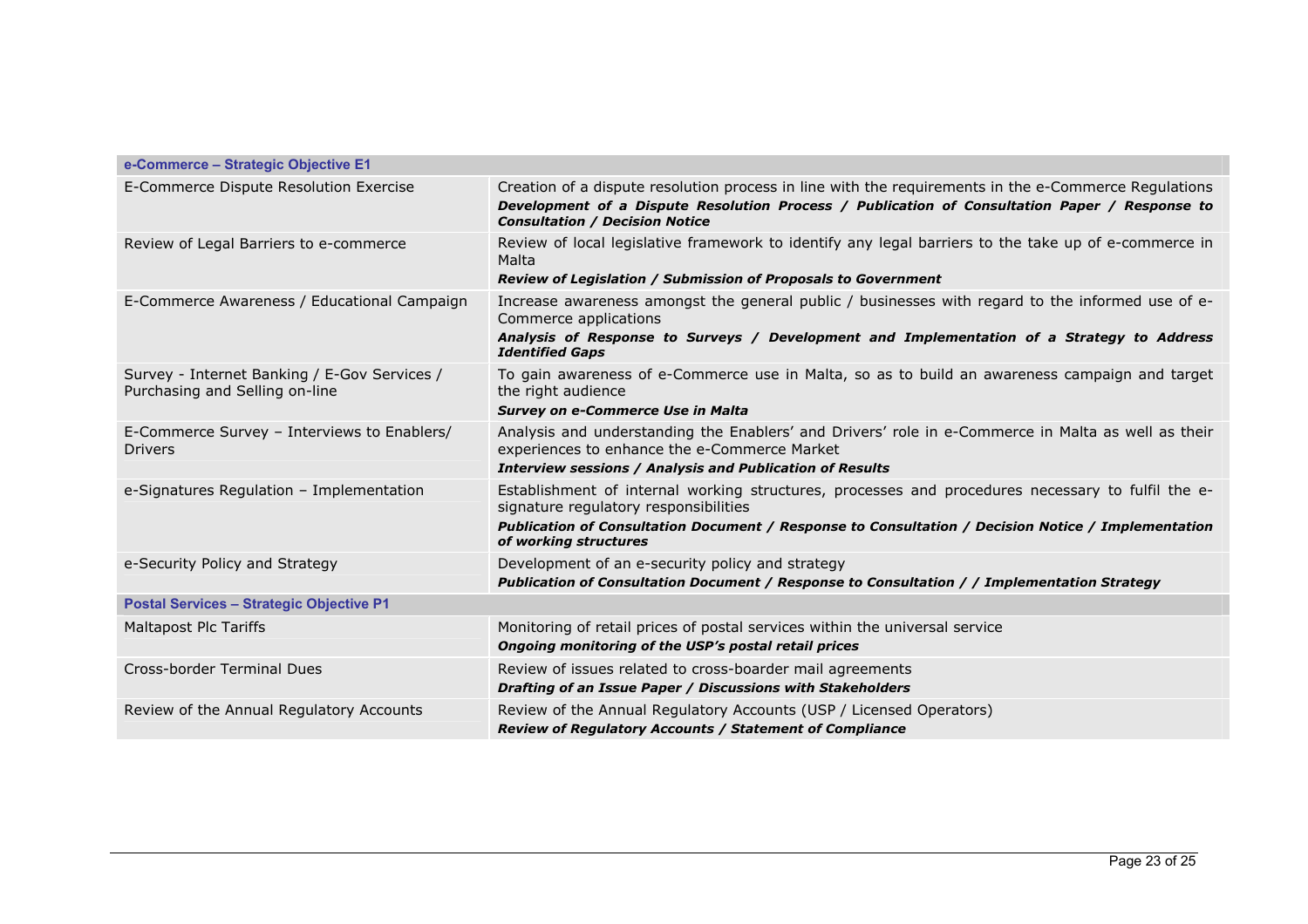| Protecting the Integrity of Mail                          | Monitoring minimum standards related to protecting the integrity of mail and enforcement measures.<br>Ongoing monitoring of mail integrity requirements by licensed and authorised postal operators                         |  |
|-----------------------------------------------------------|-----------------------------------------------------------------------------------------------------------------------------------------------------------------------------------------------------------------------------|--|
| <b>Postal Services - Strategic Objective P2</b>           |                                                                                                                                                                                                                             |  |
| Universal Obligations / Access Points - Maltapost<br>Plc. | Review of Universal Service Obligations and Access Points<br>Drafting of an Issue Paper / Publication of Consultation Document / Response to Consultation /<br><b>Decision Notice</b>                                       |  |
| USP's Quality of Service Measurements -<br>Maltapost Plc  | Ongoing monitoring and review of Maltapost's Quality of Service measurements and targets<br>Review and Monitoring of QoS obligations and Targets / Publication of Quarterly Reports on QoS<br><b>Performance</b>            |  |
| USP's Bulk Mail Service                                   | Review of Maltapost's Quality of Service with respect to Bulk Mail                                                                                                                                                          |  |
|                                                           | Drafting of an Issue Paper / Publication of Consultation Paper / Response to Consultation / Decision<br><b>Notice</b>                                                                                                       |  |
| Maltapost's Postal Service Schemes                        | Review of Maltapost's postal service schemes                                                                                                                                                                                |  |
|                                                           | Ongoing Review of Maltapost's postal service terms and conditions (referred to as postal service<br>schemes)                                                                                                                |  |
| <b>Postal Services - Strategic Objective P3</b>           |                                                                                                                                                                                                                             |  |
| Regulatory Framework for Postal Services                  | Policy review of the regulatory framework for postal services                                                                                                                                                               |  |
|                                                           | Drafting of an Issue Paper / Publication of Regulatory Guidelines / Ongoing Discussions with<br><b>Stakeholders</b>                                                                                                         |  |
| <b>Corporate Initiatives</b>                              |                                                                                                                                                                                                                             |  |
| <b>Consumer Affairs Regulatory Structures</b>             | Establishment of processes and procedures related to consumer related activities of the MCA<br>Drafting of an Issue Paper / Drafting of Processes and Procedures / Publication of Consumer<br><b>Information Guidelines</b> |  |
| <b>Dispute Resolution Process</b>                         | Review of MCA's dispute resolution processes (operators / consumers)<br>Publication of a Consultation Paper / Response to Consultation / Decision Notice                                                                    |  |
| Radio Spectrum Training Activities                        | Spectrum Management Technical Training to increase the knowledge of the technical staff<br>Development of a Training Programme / Implementation of Training Programme                                                       |  |